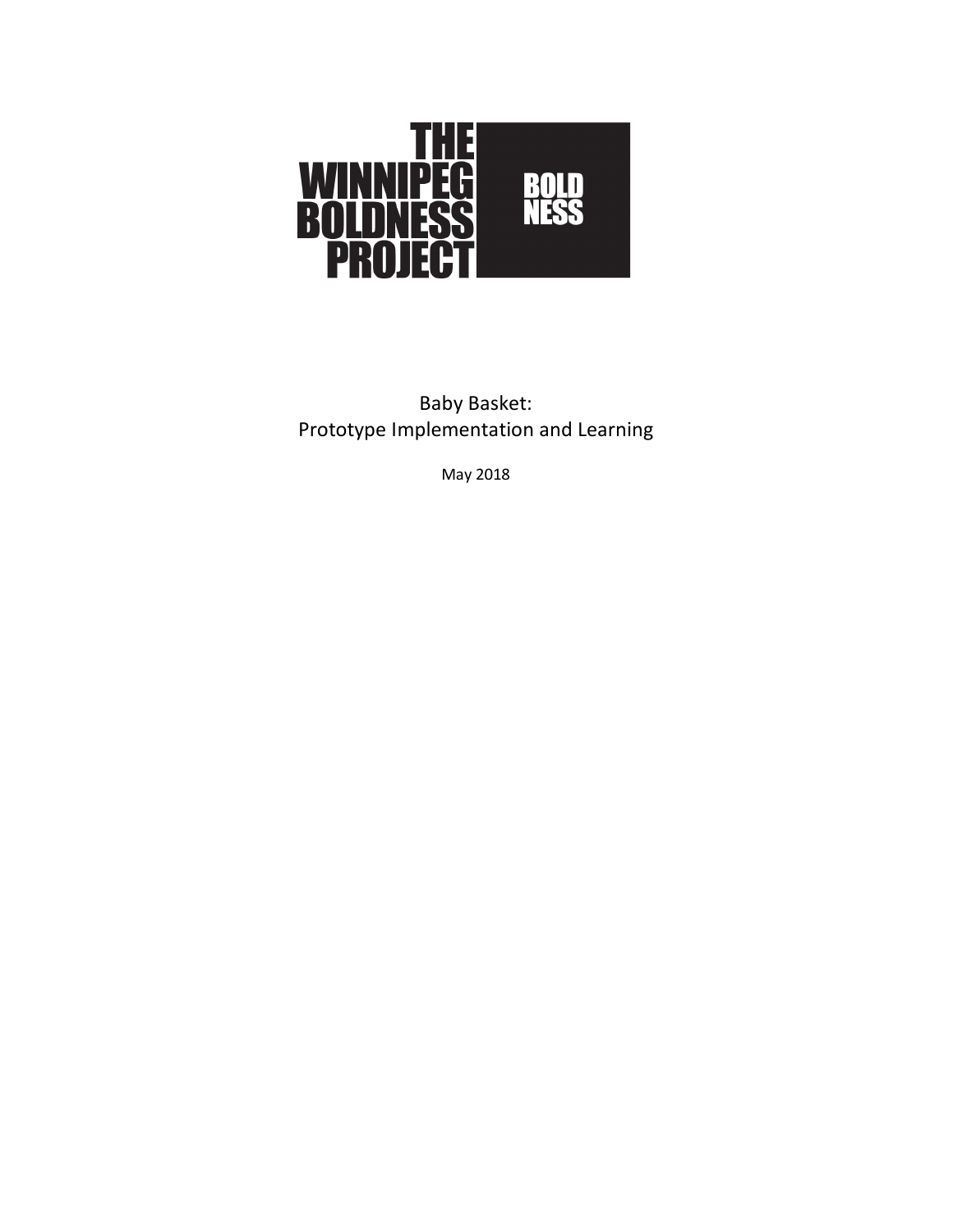| 5.1.1 Implications for Designing and Implementing based on the Child Centred Model21 |  |
|--------------------------------------------------------------------------------------|--|
|                                                                                      |  |
|                                                                                      |  |
|                                                                                      |  |
|                                                                                      |  |
|                                                                                      |  |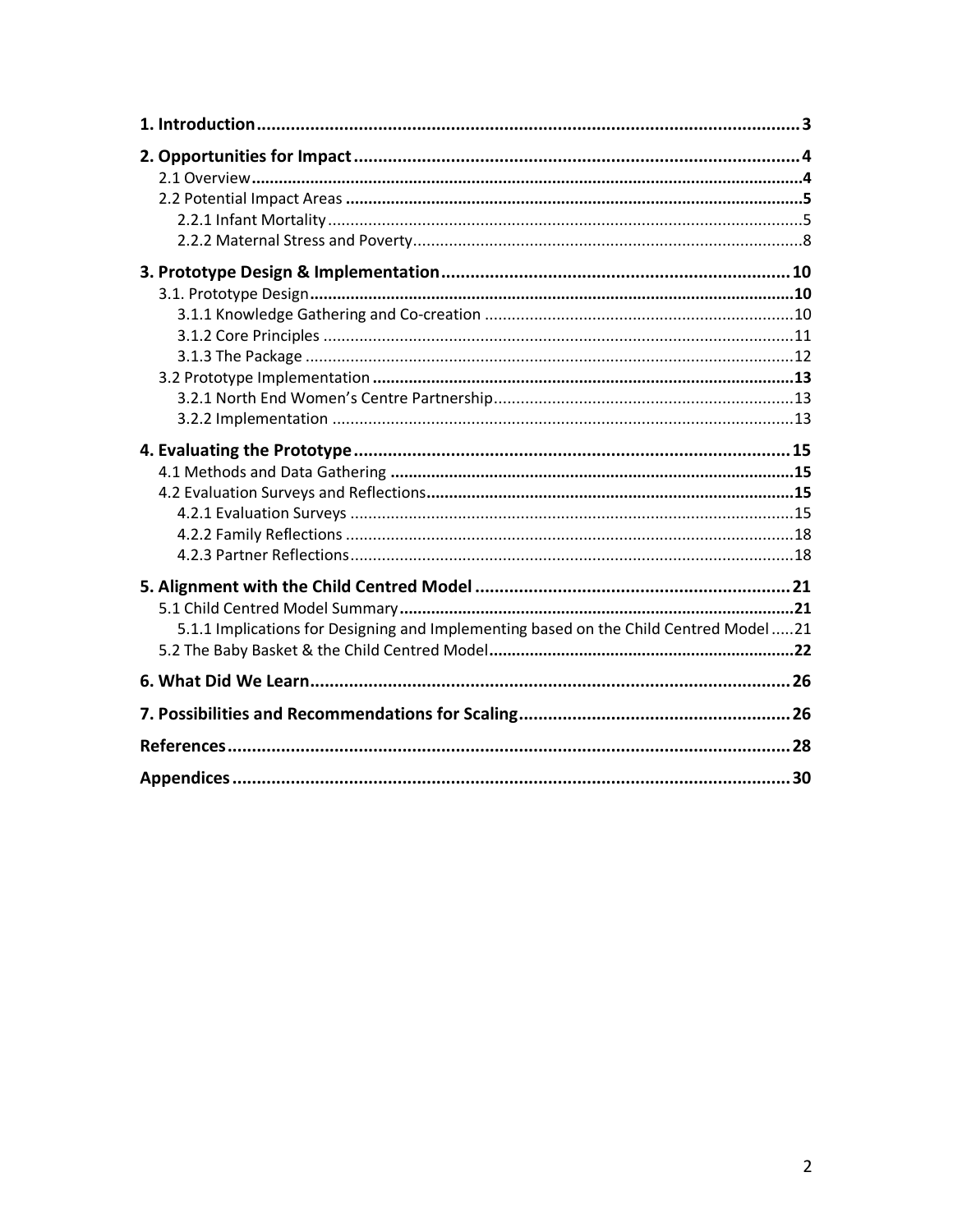# **1. Introduction**

The Winnipeg Boldness Project is an Indigenous social innovation initiative working alongside the North End community to identify effective mechanisms to improve outcomes for young children in the Point Douglas area. The Project is working towards a Bold Goal:

Children and families in Point Douglas will experience dramatically improved wellbeing in all aspects of self: physical, emotional, mental, and spiritual.

In 2014, about 50% of kids in the Point Douglas were doing really well in terms of early childhood development and starting school at a point where they were ready to begin learning and take on the world. What The Winnipeg Boldness Project is aiming to do is raise that number, because we believe that every child should have the same access to opportunity.

The three core objectives that will work to not only increase school readiness but also achieve the Bold Goal include to:

- 1. Design a 6-year Early Childhood Development intervention strategy for future implementation that will help young children in Point Douglas develop the tools they need to succeed in life.
- 2. Create a strength-based narrative that highlights the positive and spirited aspects of Winnipeg's North End through community perspectives.
- 3. Build a child-centred model focusing on best practices for raising children through the deep community wisdom that exists within the North End.

Our starting point in the design process was to engage the Point Douglas community in defining success for their children. Residents, parents and leaders also identified many of the roadblocks to success for their children and are driving the development of solutions to these roadblocks. A large proportion of the residents, parents, and leaders we engage with are Indigenous and espouse an Indigenous worldview and value base. Therefore, Indigenous perspectives and methodologies form the foundation of our problem definition and solution finding. We believe that the solutions generated will lead to better outcomes not only for Indigenous children, but better outcomes for all children.

## Boldness is Community-Driven

The Winnipeg Boldness Project operates using community development principles; the highest level of accountability is to Point Douglas community residents, families and their children. This guiding principle is understood at every level of the Project's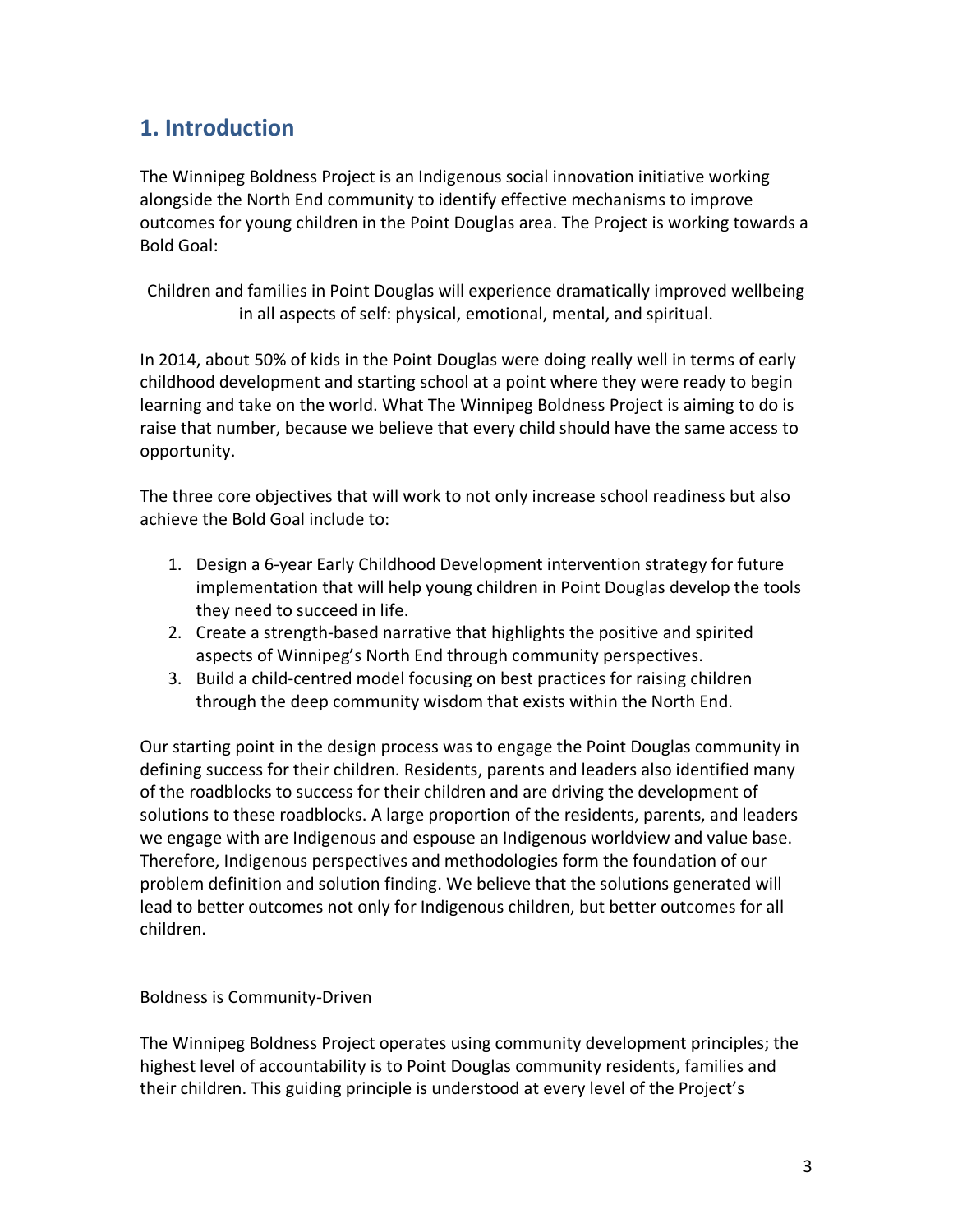governance. Our community partnerships, through families, leaders, and communitybased organizations are at the core of this Project. They provide knowledge and direction as well as direct hands on work to test some of the ideas that they feel could produce possibilities for success and wellbeing for children and families in the community.

#### Boldness is Strength-Based

The Winnipeg Boldness Project has employed a comprehensive strategy of community engagement through diverse arts based methods. These methods have allowed community to share in the design of the Project while also sharing their own experiences raising their families in the North End of Winnipeg. These arts-based methods have included a Photo Voice project and a Tile Mosaic project.

#### Boldness is Community Wisdom

The Winnipeg Boldness Project has been undertaking a deep community engagement and iterative knowledge mobilization process since April 2014. This process has brought together wisdom of community members and community service providers into a model titled: Ways of Knowing, Being, Feeling, and Doing: A Wholistic Early Childhood Development Model (Child Centred Model). The implementation of the Child Centre Model, combined with community defined indicators of healthy children and families will produce a bold goal: Children and families in Point Douglas will experience dramatically improved wellbeing in all aspects of physical, emotional, mental, and spiritual being.

#### Winnipeg Boldness & The Baby Basket

Early on in the Project, the Point Douglas community identified the Baby Basket, inspired by the Finnish Baby Box, as a priority to be developed through the social lab process. Community direction resulted in the prototype shifting away from a sleep safe box and focusing instead on other elements such as supportive relationships, reduction of maternal stress, education and information. The following document outlines the background, development, and evaluation of the prototype that have led to key learnings and considerations for scaling.

# **2. Opportunities for Impact**

## 2.1 Overview

First issued in 1938, the maternity package that many call the *Baby Box* was granted by the Finnish social security institution, Kela, to all expectant parents covered by their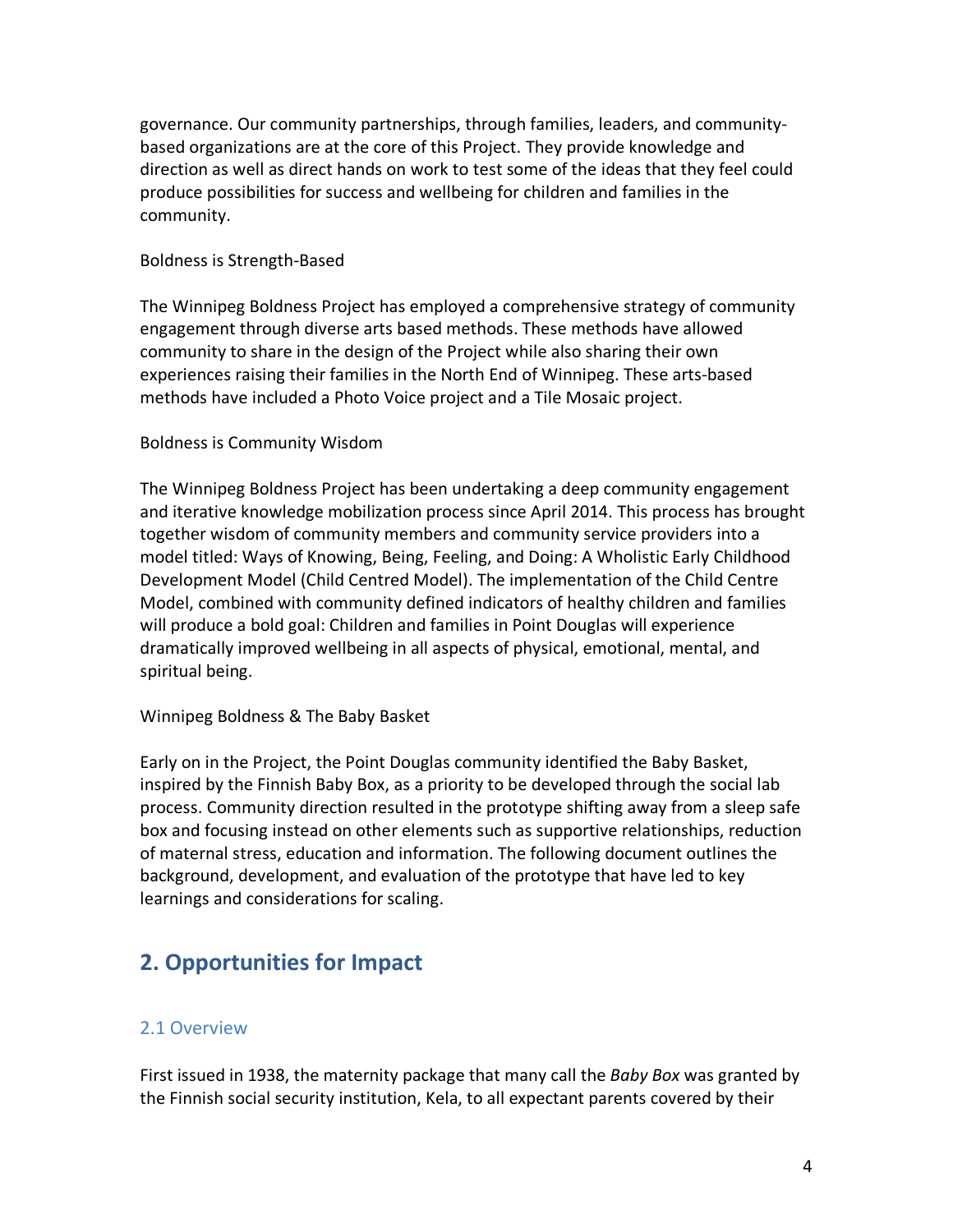social security system. As of 1949, all expectant parents—regardless of income, receive the Baby Box filled with necessary items such as cloth diapers, bedding, a snow suit, gauze towels, a book, child-care products, and condoms—the box itself, is often baby's first bed.

In the 1930s, Finland was considered a poor country, and infant mortality rates were high – since the introduction of the maternity boxes, those numbers have significantly decreased. According to the CIA World Factbook, before the Baby Box, there were 65 deaths per 1,000 births – today the number is 2.25 deaths per 1,000 births (2017). In order to receive the box, parents must visit a doctor or pre-natal clinic before the fourth month of pregnancy. By 1979, 100% of new parents were receiving prenatal care. The box isn't just about delivering contents, but creating a mindset where parent's start making their first initial care plans during pregnancy.

The idea of the Baby Box in Canada has been growing in popularity, with various types of Baby Box programs popping up in Ontario, Alberta, Nunavut and Manitoba. At the time of this report, the University of Manitoba Paediatric Residents were piloting a Baby Box intervention at the Health Sciences Centre. The group is connected to the Province's Infant Mortality Working Group, who had been communicating with the California Baby Box Co. that also launched in Manitoba in July of 2017. A summary of known initiatives in attached in appendix A.

Building upon the idea of the sleep safety and reducing infant mortality, the Project took community direction to explore the idea of the maternity package that could be used as tool for babies and their families to thrive. Instead of viewing birth as a crisis to be survived, it is an event to be celebrated. In addition to prenatal health care, safe sleep, and some basic needs, supportive and trusting relationships can ensure the wellbeing of babies from conception, into early childhood and beyond. This core concept is inspired by traditional Indigenous Bundle teachings. As such, the Baby Basket prototype is envisioned to be integrated within other services that provide trusting, supportive and ongoing relationships that are highly customized to the particular needs of families.

## 2.2 Potential Impact Areas

While the goal of the Baby Basket and related prototypes is to create conditions in which babies and their families can thrive, they also have the enormous potential to prevent crises and ensure babies' basic needs are met.

## **2.2.1 Infant Mortality**

Infant mortality rates in Manitoba as of 2012 are an average of 6.4 per 1000 live births (Winnipeg Regional Health Authority, 2014, p. 15). When compared other health regions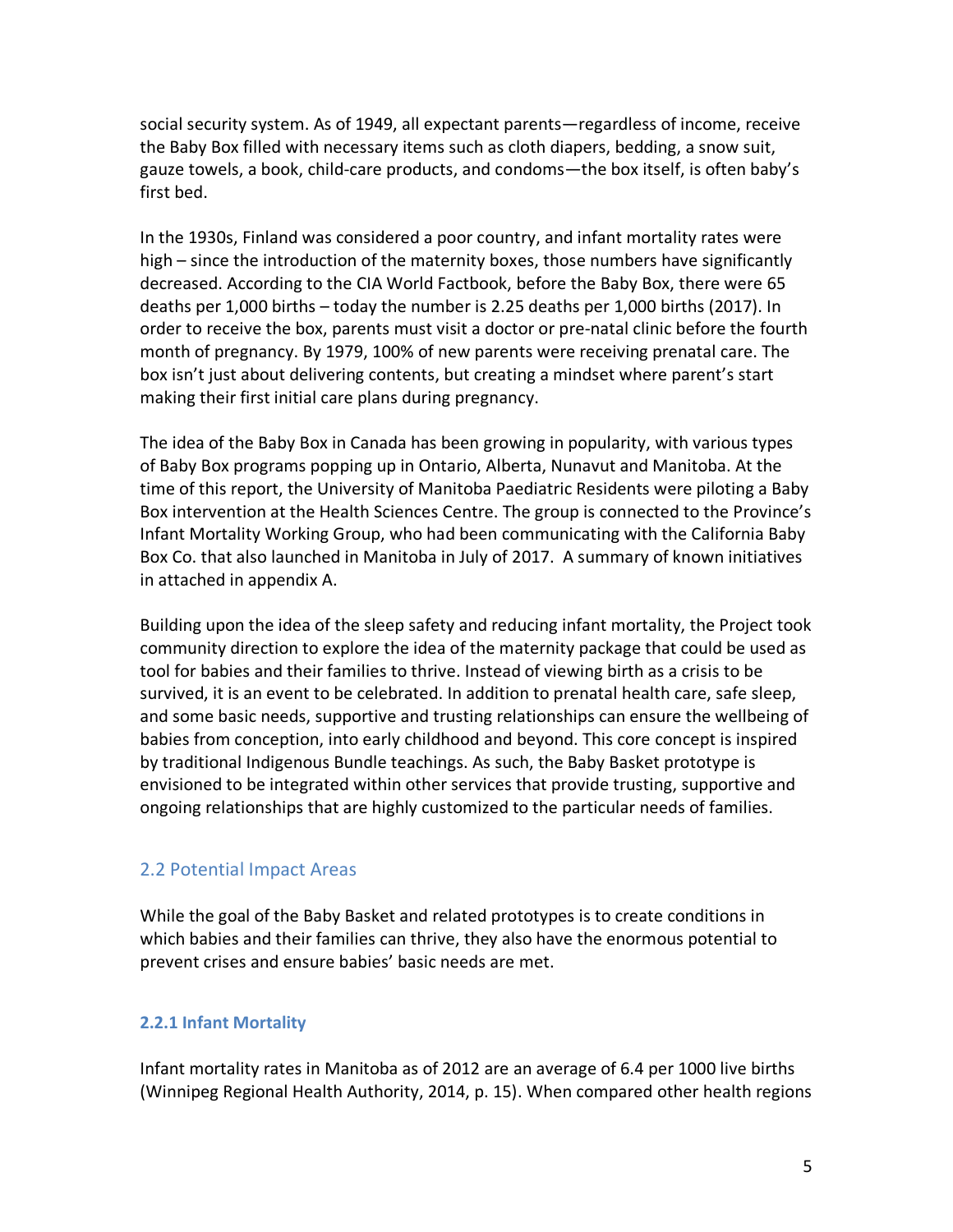in Manitoba, Winnipeg falls slightly below the average at 5.9 per 1000 live births. (Winnipeg Regional Health Authority, 2014, p.124). However, the infant mortality rates can be broken down even further by community area. According to the 2009/2010 Community Health Assessment Report put out by the Winnipeg Regional Health Authority, Point Douglas had the highest rate of infant mortality cases at 9.5 for every 1000 live births, whereas the lowest was in St. Vital with 2.6 (p.19).

When comparing Manitoba and Canada infant mortality rates against other developing countries between the years of 2009-2011 Manitoba's infant mortality rate ranked higher than Canada and U.S. at an average of 6.9 per 1000 live births, with Canada's average at 4.9 and the U.S. at 6.2. Manitoba falls to the bottom of the list with the 3rd highest rate of infant mortality behind the Northwest Territories and Nunavut when compared to other provinces as well as other developed countries (The Conference Board of Canada, 2016).

The Public Health Agency of Canada (PHAC), in their *Joint Statement on Safe Sleep: Preventing Sudden Infant Deaths in Canada* (2011) shares the following safe sleep principles:

- Infants placed on their backs to sleep, for every sleep
- Preventing exposure to tobacco smoke, before and after birth
- The safest place for an infant to sleep is in a crib, cradle, or bassinet that meets current Canadian regulations
- Infants who share a room with a parent or caregiver have a lower risk of SIDS
- Breastfeeding provides a protective effect for SIDS

In Canada the Back to Sleep public health campaign encouraged parents to place their infants on their back every time they went to sleep. During this time frame there was a significant decrease in the rate of SIDS – 50% over the period from 1999-2004 (Public Health Agency of Canada, 2008). Safe sleep practices and 'back to sleep' campaigns have been promoted in public health in Canada since the late 1980s to increase as a response to high rates of sudden infant deaths (de Luca & Hinde, 2016). In a study examining the effectiveness of this messaging over the last 20 years both health care providers and parents demonstrated knowledge of the importance of placing their babies on their backs to sleep.

More recently there has been a plateau in the rate of SIDS, with other causes of infant mortality increasing. Seeing a marked decrease in the incidence of SIDS since the release of its initial recommendations in 1992 to the current plateau, the American Academy of Pediatrics (2011b) has provided recommendations on sleep safety overall in order to reduce sleep related deaths including SIDS.

Research that directly links the use of Baby Boxes in Finland in relation to infant mortality was hard to find; however, when looking at statistics that range from 1935 to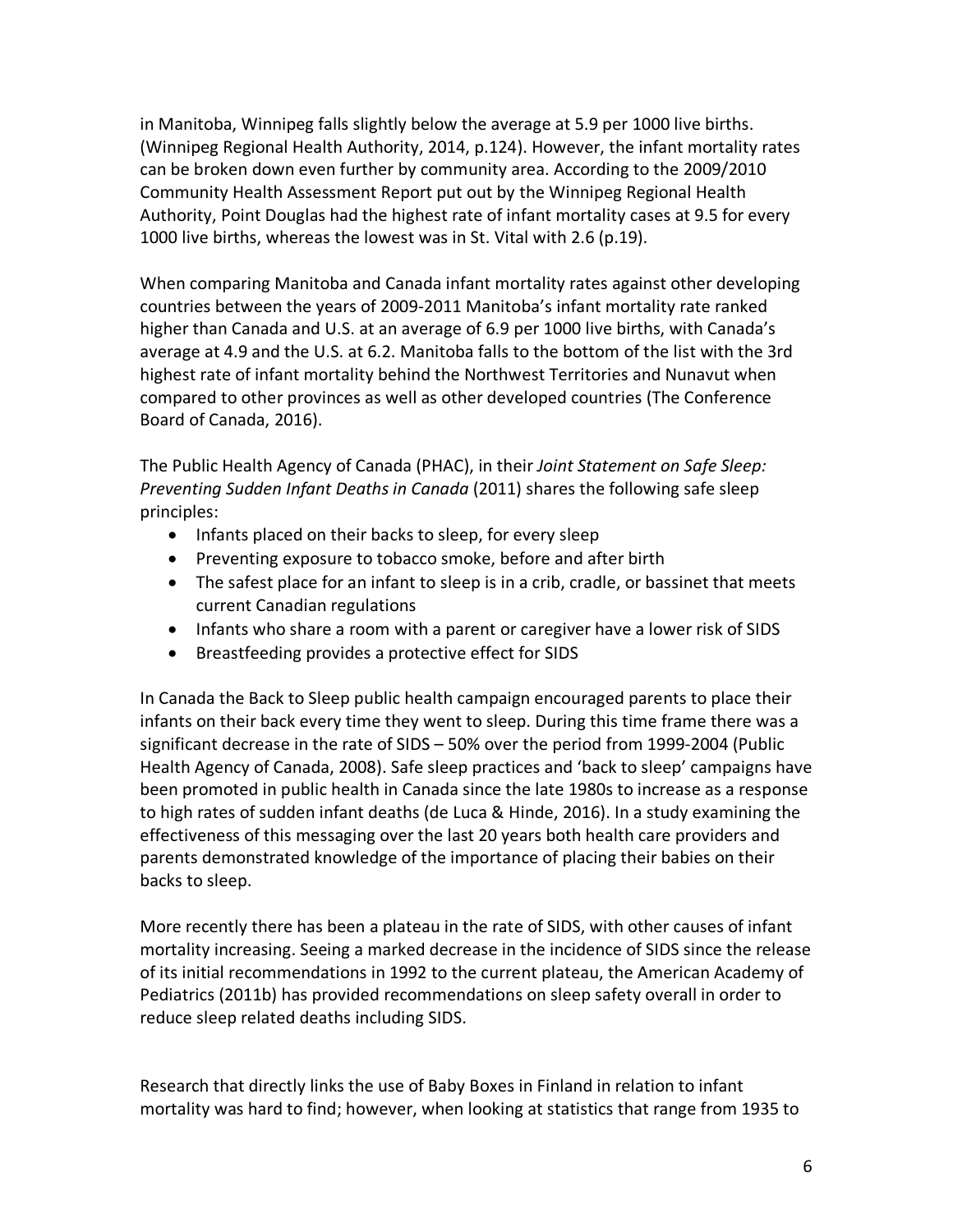2010 the rate of infant mortality decreased significantly. In 1945 specifically, the rate of infant mortality dropped off immensely. In reviewing this data together, it could be argued that Baby Boxes contributed to decreasing the number of infant mortally in Finland (Statistics Finland, 2010). In a 2014 report by Finland Statistics it was recorded that 14 infant deaths were 'cot deaths', also known as SIDS. This number is up from 2013, where 11 infant deaths were 'cot deaths'. The statistics show that the number of SIDS cases dating back to 2002 hold steady between 11-15 cases a year. Statistics Finland states that most SIDS cases take place after the first month of birth (Statistics Finland, 2015).

Finland's success in reducing infant mortality rates is often attributed to the Baby Box program. This reasoning has been used to promote Baby Boxes in North America.

The original idea comes from a Finnish tradition where, as early as the 1930s, expectant mothers received a box of infant care items from the Finnish government as an incentive for early prenatal care. The box itself comes equipped with a mattress and it can be used for infant sleep. With Finland reporting one of the lowest infant mortality rates of industrialized countries (2.3 deaths per 1000 live births), and less than half the US rate (6.1 per 1000 live births), many are wondering if a baby sleep box could be the answer to reducing sleep- related death in the United States. (Ahlers-Schmidt, Redmond, Kuhlmann & Benton, 2017, p.1)

There is a lack of clinical evidence confirming the a clear causal connection between Finland's reduction in infant mortality rate and the Baby Box. Since 1930, there has been a reduction in infant mortality in other Scandinavian countries that possessed support for other universal programs such as parental leave and access to health care.

Researchers are beginning to explore health and social outcomes related to the use of the Baby Box. In the United States, with a partnership with a private California company, hospitals in New Jersey, California, Ohio, and Alabama provide families a box upon discharge from the hospital. Due to the lack of evidence and regulation of the sleep box itself experts on infant mortality are expressing concern (Ahlers-Schmidt et al., 2017).

A study that explored mother's knowledge and opinions about baby sleep boxes learned that while the box was seen as an alternative for families who were in need and could not afford a crib or safe sleep space they also held mixed feelings. This was likely due to the lack of research on the safety and efficacy of the boxes (Ahlers-Schmidt et al., 2017). Positive attributes included that the boxes are portable, compact, affordable, and decorative. The negative attributes included that being low to the ground, structural integrity/design, stability, and stigma. Recommendations included future studies that examine the safety of the use of baby sleep boxes in relation to safe sleep recommendations, and which individuals and which environments would see the most benefit from receiving a baby sleep box, if any.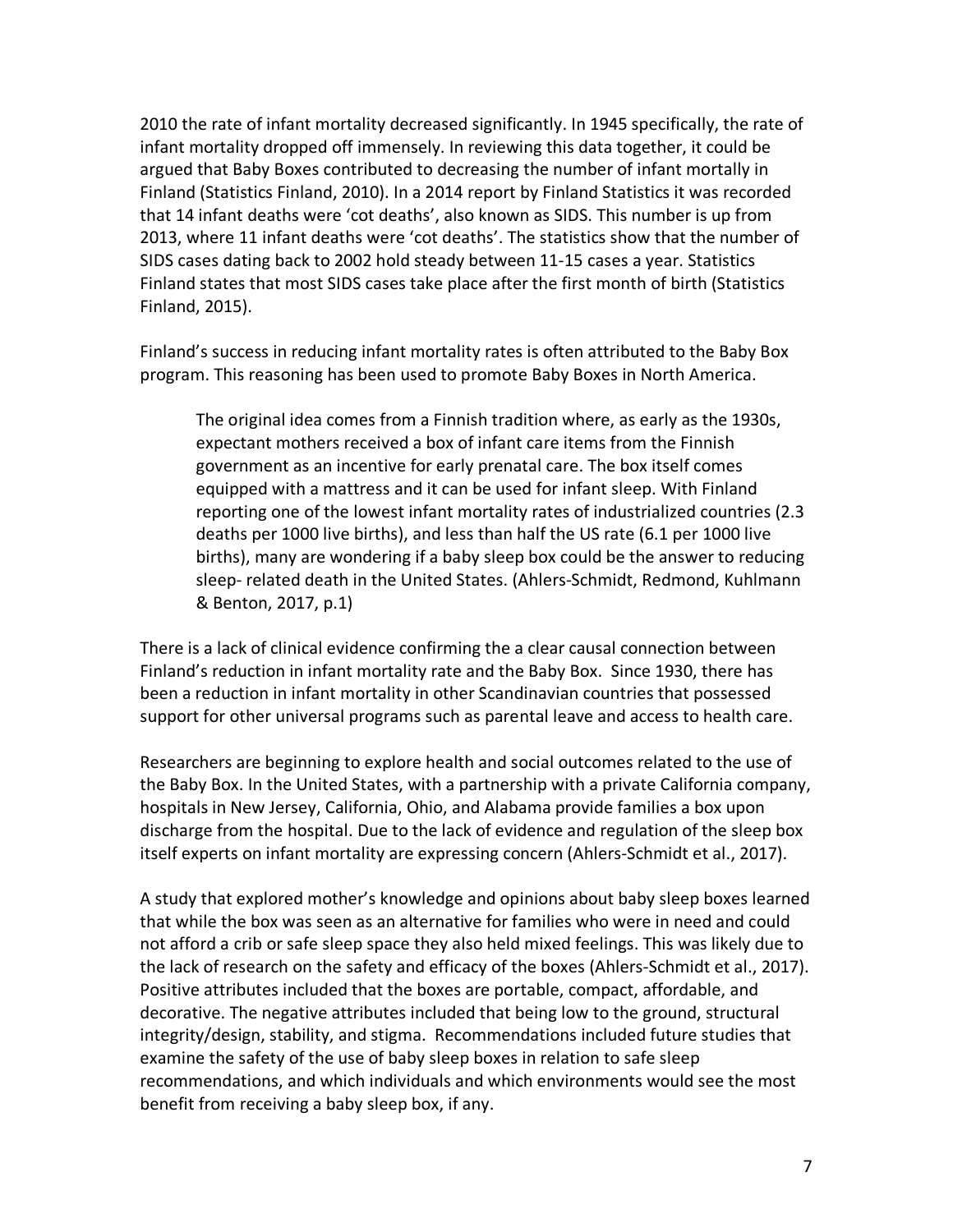Researchers have cautioned that the promotion that separate sleep spaces as the only way for infants to be safe could prevent contact between breastfeeding mothers and infants, producing an unintended consequence of early weaning. This caution also includes the use of a Baby Box as a sleep surface (Bartick, Tomori & Ball, 2018).

Most public health guidelines fail to address the role of poverty in sleep related infant death. In the research there are infant, maternal and population characteristics that experience increased risk of infant mortality. For example, infants who are male, born premature, have low birth weight, and are under six months have higher occurrences of mortality. Maternal characteristics that increase risk include maternal smoking, late initiation of prenatal care, not attending prenatal classes, and lower socioeconomic status. In Canada SIDS is experienced at a higher rate by First Nation populations, in Alberta this is two to three times higher than the general population (Gracey & King, 2009).

The use of a Baby Box, or baby basket, in the case of the Project provides other opportunities for mothers and infants that relate more directly to relationship building, access to prenatal care, networks of support, and equitable access to resources – each of which reduces maternal experiences of stress.

#### **2.2.2 Maternal Stress and Poverty**

Pregnancy outcomes are often considered a litmus test for the health of a nation. Poor pregnancy outcomes are influenced by biologic, social, and environmental factors including socio economic status (Nagahawatte & Goldenberg, 2008). Researchers seeking to understand the impact of in-utero exposure to stress found that elevated levels of the stress hormone cortisol impact the child's cognition, health, and educational attainment (Aizer, Stroud & Buka, 2012). Mothers who have lower levels of human capital (experience, education, training, and health) have higher levels of cortisol and the negative impact of these elevations are compounded.

This leads the researchers to believe that stress for prenatal mothers may be a factor in the intergenerational persistence of poverty (Aizer, Stroud & Buka, 2012). It is understood that intrauterine conditions during pregnancy play a significant role in fetal development, birth outcomes, and development across the lifespan of that individual. Maternal stress and maternal nutrition are two factors most frequently included in this area of research (Lindsay, Buss, Wadhwa & Entringer, 2017).

The Center for the Developing Child at Harvard University (2017) also states that significant adversity in early life can impact the internal structure of our bodies, making us more susceptible to stress throughout our lifetime. This can produce long term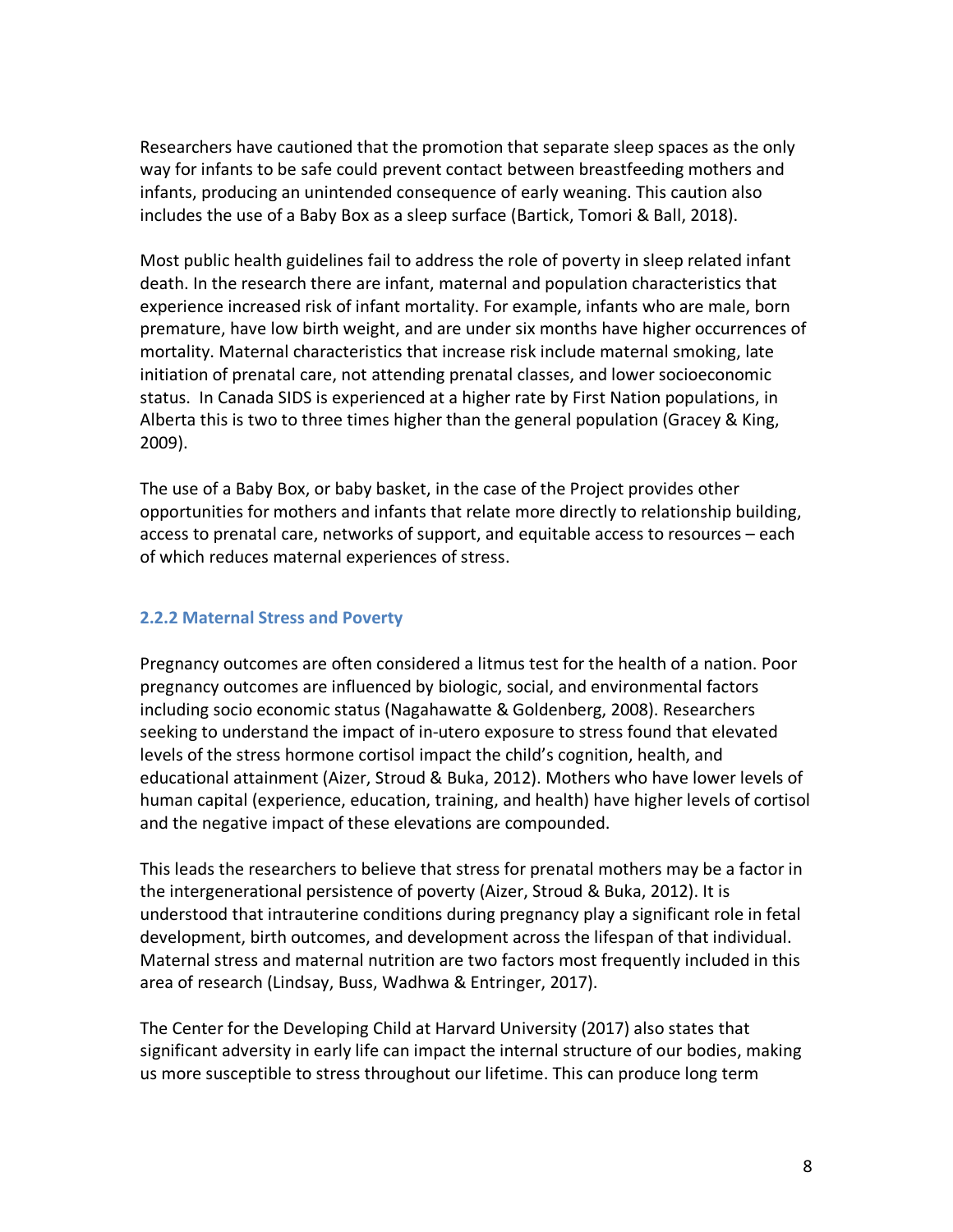negative physical, emotional, mental, economic, and social impacts to our overall wellbeing.

Starting at birth and continuing throughout life, our ability to thrive is affected by our ongoing relationships and experiences and the degree to which they are healthy, supportive, and responsive or not. (2017, p. 2)

Based on this knowledge the Center has identified three core principles necessary to consider in the redesign of policy and practice that seeks to support the development of healthy children. They assert that the maximum effectiveness of policies and services can be achieved by supporting responsive relationships for children and adults; providing opportunities to support core life skills; and, by reducing sources of stress in the lives of children and families.

Larsen (2007) reviewed publications that linked maternal poverty to child health outcomes in order to transfer learning into the Canadian context. Women who experience poverty during pregnancy most likely have multiple stressful life events including unemployment, more crowded or polluted neighbourhoods, and a lack of resources to deal with these challenges.

Pregnancy and birth are the first of several definitive life events that shape health outcomes within the course of an individual's lifetime. With this in mind, the impact of poverty on pregnancy and subsequent child health needs to be placed within the context of the cumulative influence of multiple adverse exposures directly and indirectly experienced by those living in poverty, often from one generation to the next (Larsen, 2007, p. 673).

There are multiple and intersecting consequences of these factors on early child health including long-term health disparities. The review found that interventions to improve health outcomes, which specifically target poverty at an individual level, have at most a modest impact on maternal and child health outcomes. Toxic stress<sup>1</sup> is linked to experiences of poverty and marginalization. This means that a solution must address more than individual capital.

Chronic activation of stress response systems in early childhood, especially without the ongoing presence of a responsive adult, can lead to toxic stress, which

 <sup>1</sup> **Toxic stress response** can occur when a child experiences strong, frequent, and/or prolonged adversity—such as physical or emotional abuse, chronic neglect, caregiver substance abuse or mental illness, exposure to violence, and/or the accumulated burdens of family economic hardship—without adequate adult support. This kind of prolonged activation of the stress response systems can disrupt the development of brain architecture and other organ systems and increase the risk for stress-related disease and cognitive impairment, well into the adult years. (Retrieved from: https://developingchild.harvard.edu/science/key-concepts/toxic-stress)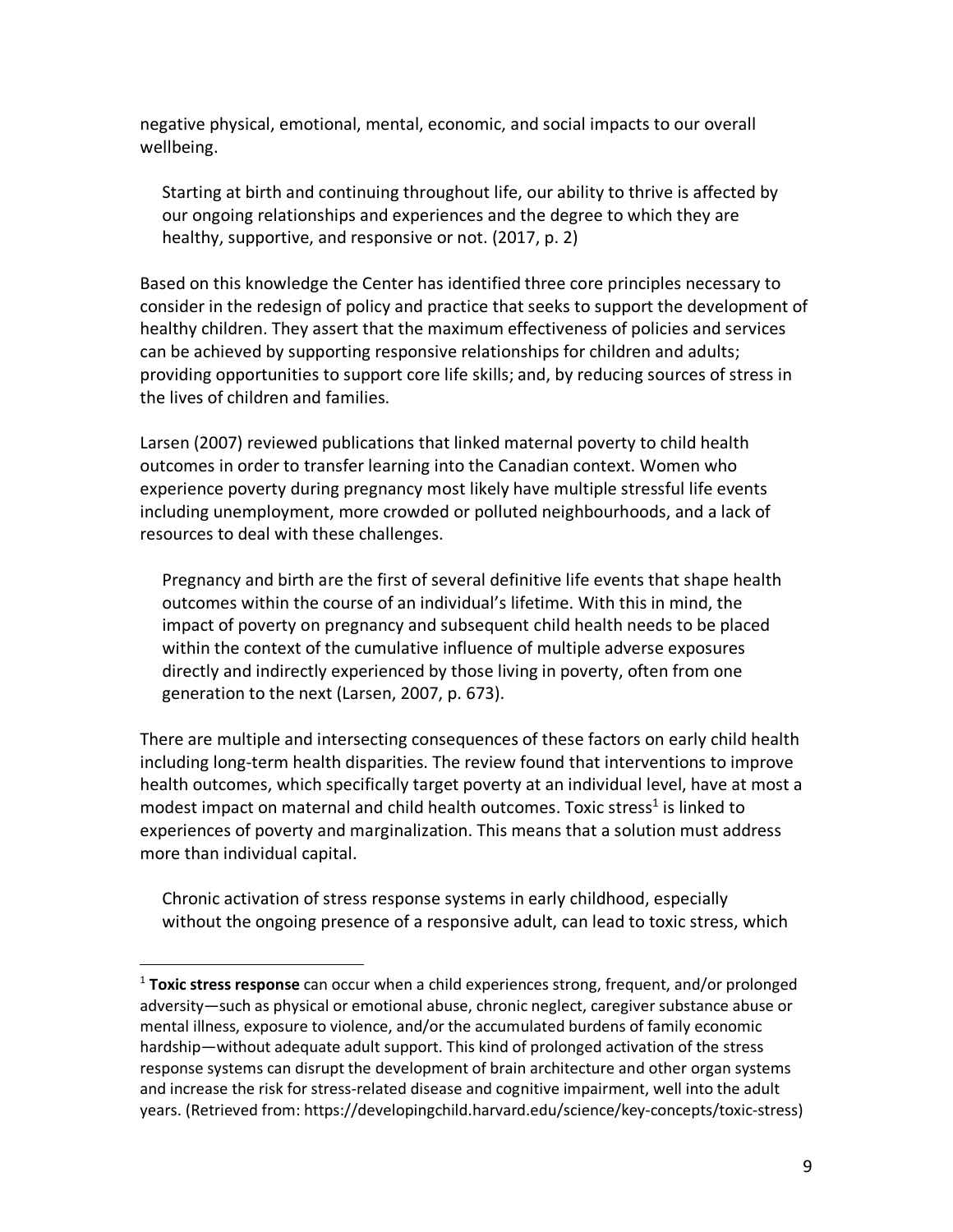disrupts the healthy development of brain architecture. Experiencing toxic stress during these early years can affect learning, behavior, and health throughout the lifespan. It's like revving a car engine for days or weeks on end—constant activation of the stress response has a wear-and- tear effect on the brain and other biological systems. Constant stress also depletes precious energy the brain needs for healthy development in childhood and adulthood to deal with consequential decisions—of which there are many for parents dealing with economic instability or other problems. (Center for the Developing Child at Harvard University, 2017, p.6).

Work that includes individual and population-based strategies show the most success. However, Larsen (2007) found that there was a lack of evidence supporting the effectiveness of strategies, likely due to scarce evaluation resources. Most of the interventions reviewed were stand alone and short term, period specific. The author indicates the importance of building life course strategies combining well-informed interventions that begin before conception and continue through pregnancy and early childhood and adolescence.

For children, supportive and responsive relationships with adults promote healthy brain development while also providing protection that can buffer challenging experiences that otherwise would mean a child experiences toxic stress. These healthy and responsive relationships provide a mutual and reciprocal benefit, by boosting the adults' wellbeing and strengthening hope and confidence (Center for the Developing Child at Harvard University, 2017). Supportive, responsive relationships are a key factor to consider in the design.

# **3. Prototype Design & Implementation**

## 3.1. Prototype Design

#### 3.1.1 Knowledge Gathering and Co-creation

The Project engaged in numerous knowledge gathering and co-creation activities to design a prototype for live testing. This included a scan of existing initiatives (see appendix A), meetings with Public Health Nurses, supervisor of the Pediatrics Residents pilot project, the Provincial Infant Mortality Working Group – Safe Sleep Sub-committee, the Manitoba Indigenous Doula Initiative and the Project's Guide Groups, as well as teachings from Indigenous Knowledge Keepers. On June 6, 2016, the Project hosted a co-creation session that included participants from various sectors including health care,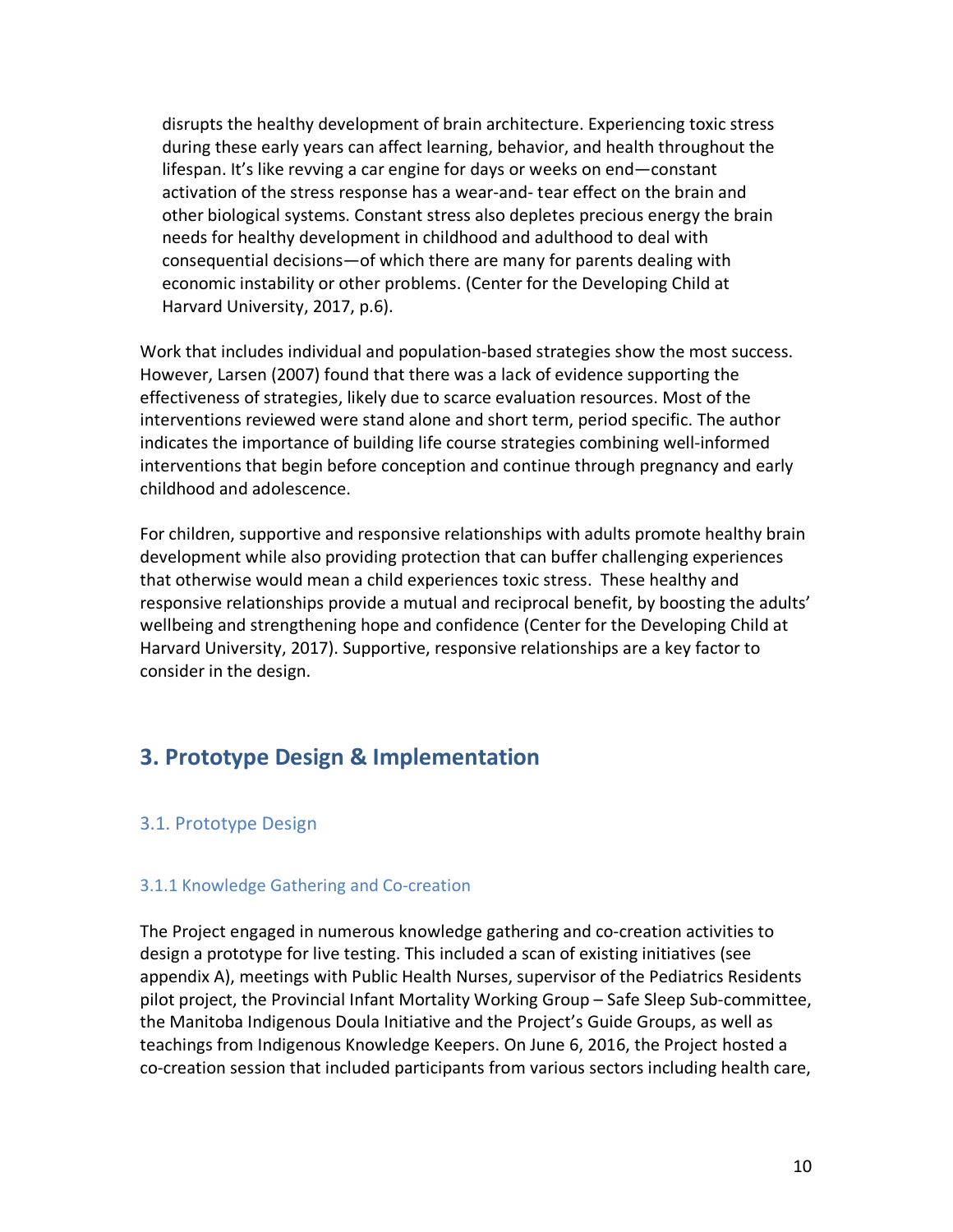education, philanthropic, government and community. See appendix B for a summary of the session.

## 3.1.2 Core Principles

The Project made some key decisions to structure the framework of the prototype based on knowledge gathering and input from key informants, guide groups and the design session.

**Purpose** - To facilitate the development of trusting relationships with families by providing a few resources to celebrate the birth of their children. Safe sleep and infant mortality are important critical issues that can be addressed within a vision that seeks conditions in which babies can thrive. The Baby Basket is intended to be used a tool to invite families into an ongoing supportive relationship that can be connected to health care, programming and community.

**Equity** – Resources are most impactful when the level of support matches the needs of a family; this means that resources go where they are most needed instead of being spread out to reach everyone as in a universalized program.

**Customization –** Different families have different needs; and the families themselves know what those needs are better than any expert. The prototype provided an avenue to learn what options families appreciated most and how those options could be presented in an efficient and respectful manner. While customization at a large can seem overwhelming from a logistical perspective, it can be achieved through the development of the right tools.

**No box** – The Project explored avenues to procure sleep safe boxes and found several issues in relation to safety and cost. Low cost, safe options were connected to companies whose values did not align with the Project. Several other factors did not support including a box in the prototype. No clinical research could be found directly connecting reduction in infant mortality rates with a sleep safe box. Review of existing literature questions the overall efficacy of the box and suggests that other elements embedded within Baby Box programs are responsible for improving outcomes. Furthermore, for some Indigenous communities the Baby Box has a negative connotation: Baby Boxes are associated with death. Other research projects re exploring the use of a Baby Box and do not need to be duplicated. Other safe sleep options were included in the prototype for those families for whom safe sleep is a concern.

**Baby Friendly** – In Manitoba, "Baby Friendly" means that breastfeeding is promoted, supported and protected; alternatives to breastfeeding are not actively promoted. Informed decision-making and self-determination remain integral principles to the Baby Basket, but as many supports are already available to families who choose not to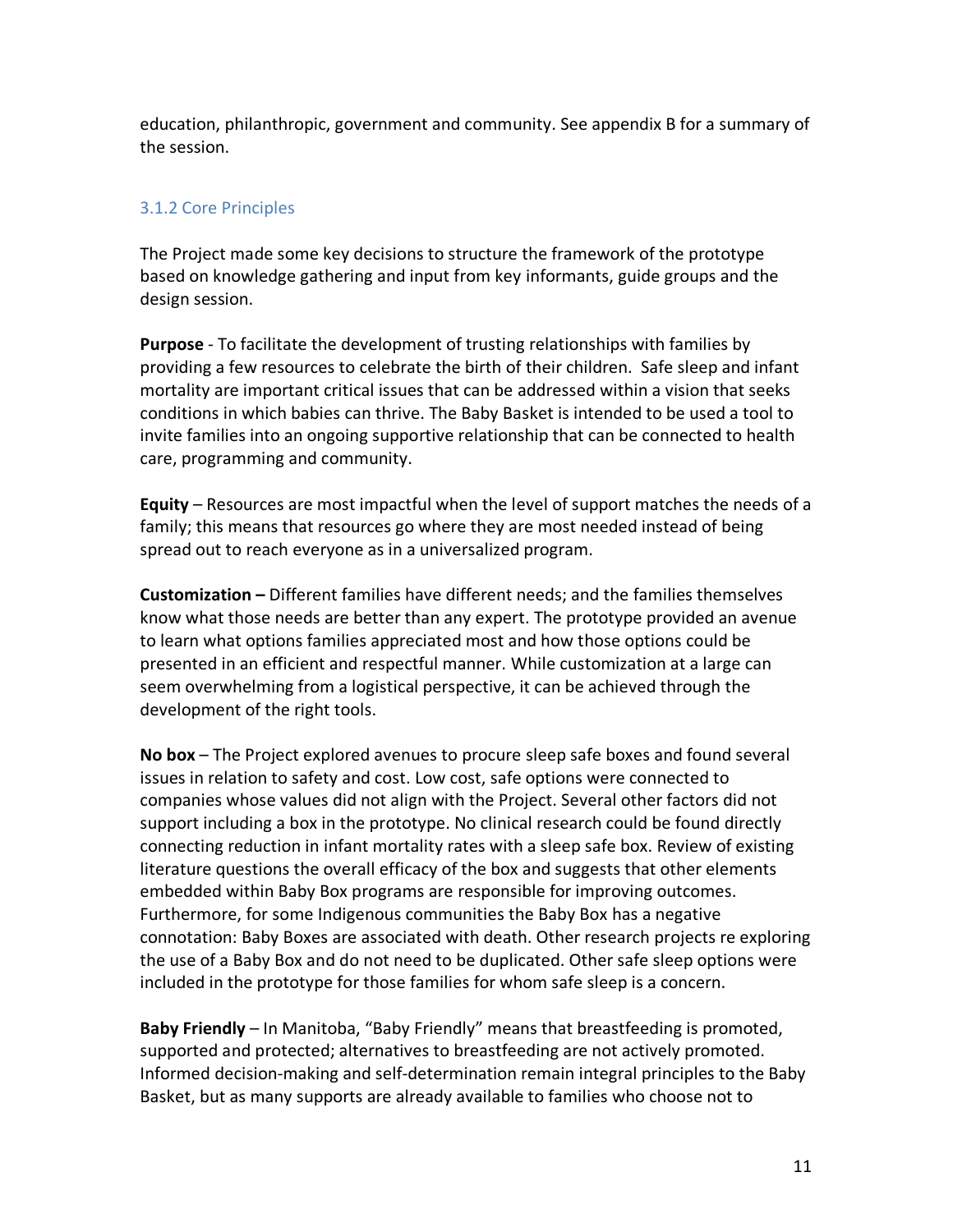breastfeed, the Project felt comfortable with complying with this provincial initiative's standards.

## 3.1.3 The Package

The Baby Basket was envisioned as part of a larger health and wellness strategy, with relationships at the core. Trusting relationships were developed within the Health and Wellness Planning and Indigenous Doula prototypes. With these relationships established the prototype could validate the assumption that the Baby Basket is a valuable tool to invite families into relationship and explore logistics and elements of customization. This idea was expanded to include community-based organizations who look to develop trusting relationships in the provision of their existing programs and services.

The Project developed a package for community helpers to go through together with families. It consisted of:

- 1. Prototype Overview (Appendix C) An introduction to the prototype vision and summary of package contents.
- 2. Winnipeg Boldness Project Intake Form (Appendix D) A form for tracking basic information of participants in prototypes.
- 3. Baby Basket tool/order form (Appendix E) A list of items for participants to choose from. Each item was assigned a point value and participants could choose items that totaled 20 points.
- 4. Educational materials for families– A variety of health and safety information for helpers to share with families depending their needs.
	- a. Get Your Benefits<sup>2</sup>
	- b. Give Your Child a Safe Start $3$
	- c. Safe Sleep for Your Baby4
	- d. Safe Sleeping for Baby<sup>5</sup>
	- e. Swaddling Safely\*6

http://www.sidsandkids.org.nz/media/press/pdf/SIDS\_SafeSleeping\_NZ\_EasyRead\_8pp\_DL\_Sin gles\_web21416976853.pdf

 $\overline{2}$ <sup>2</sup>http://umanitoba.ca/faculties/health\_sciences/medicine/units/chs/media/GetYourBenefits\_EN .pdf

<sup>3</sup> http://www.wrha.mb.ca/extranet/publichealth/files/GYCSS.pdf

<sup>4</sup> https://www.canada.ca/content/dam/phac-aspc/migration/phac-aspc/hp-ps/dca-dea/stagesetapes/childhood-enfance\_0-2/sids/pdf/sleep-sommeil-eng.pdf

 $5$  The version that was shared with families is no longer available online; see appendix F for the version that was shared; for the updated version go to: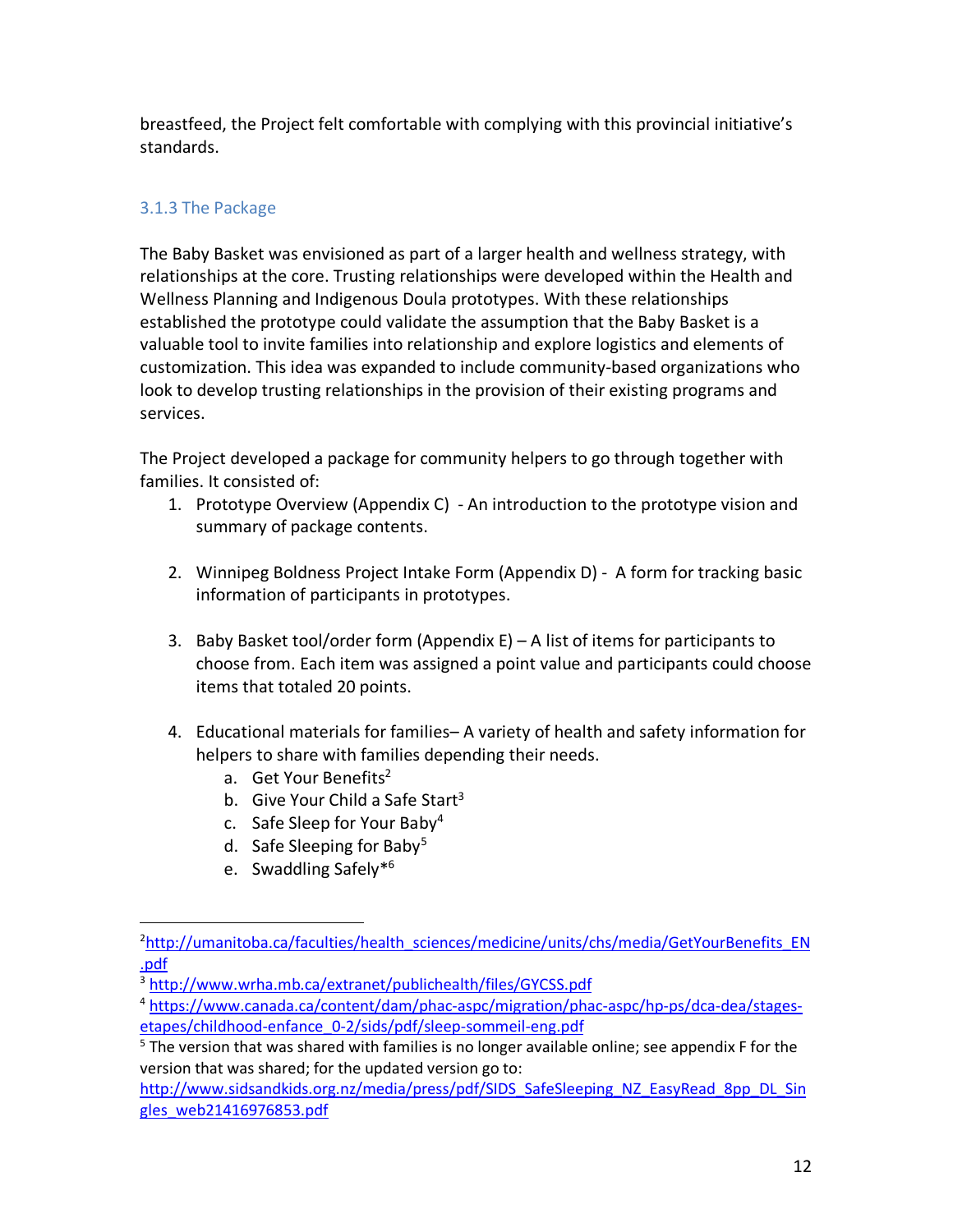- f. 10 Great Reasons to Breastfeed Your Baby<sup>7</sup>
- g. 10 Valuable Tips for Successful Breastfeeding8
- h. Child Care Seats: Securing Your Precious Cargo<sup>9</sup>
- i. Keep Kids Safe & Checklist<sup>10</sup>
- 5. Statement of Evaluation (Appendix H) A document clearly informing participants about the purpose and future use of their information and evaluation feedback.
- 6. Evaluation questionnaire (Appendix I) A survey for helpers to fill out together with families. This was the primary source of participant feedback.

## 3.2 Prototype Implementation

#### 3.2.1 North End Women's Centre Partnership

The Project partnered with North End Women's Centre (NEWC) to further develop and test the prototype.

NEWC is a community-based organization that provides women with support, knowledge, and opportunity as they move forward on their journey towards independence and healthier lifestyles. They run a variety of programs as well as a social enterprise, The Up Shoppe. Among the many items and services, they provide clothing and supplies for infants at a low-cost. They also run a referral program that provides layettes to women in certain situations. Their experience in both running a social enterprise and providing services to families makes them an ideal partner. Management and staff at NEWC were able to inform the prototype on both logistics of delivery from a not-for-profit perspective as well as from a family support worker perspective.

#### **3.2.2 Implementation**

 <sup>6</sup> https://www.gov.mb.ca/health/documents/swaddling.pdf \*This handout was omitted from the evaluation survey in error.

<sup>7</sup> http://www.phac-aspc.gc.ca/hp-ps/dca-dea/stages-etapes/childhood-enfance\_0- 2/nutrition/pdf/reasons-raisons-eng.pdf

<sup>8</sup> https://www.canada.ca/content/dam/phac-aspc/migration/phac-aspc/hp-ps/dca-dea/stagesetapes/childhood-enfance\_0-2/nutrition/pdf/tips-cons-eng.pdf

<sup>&</sup>lt;sup>9</sup> https://www.gov.mb.ca/healthyliving/hlp/docs/precious\_cargo\_brochure.pdf

 $10$  Keep Kids Safe Checklist is no longer available on the Transport Canada website; see appendix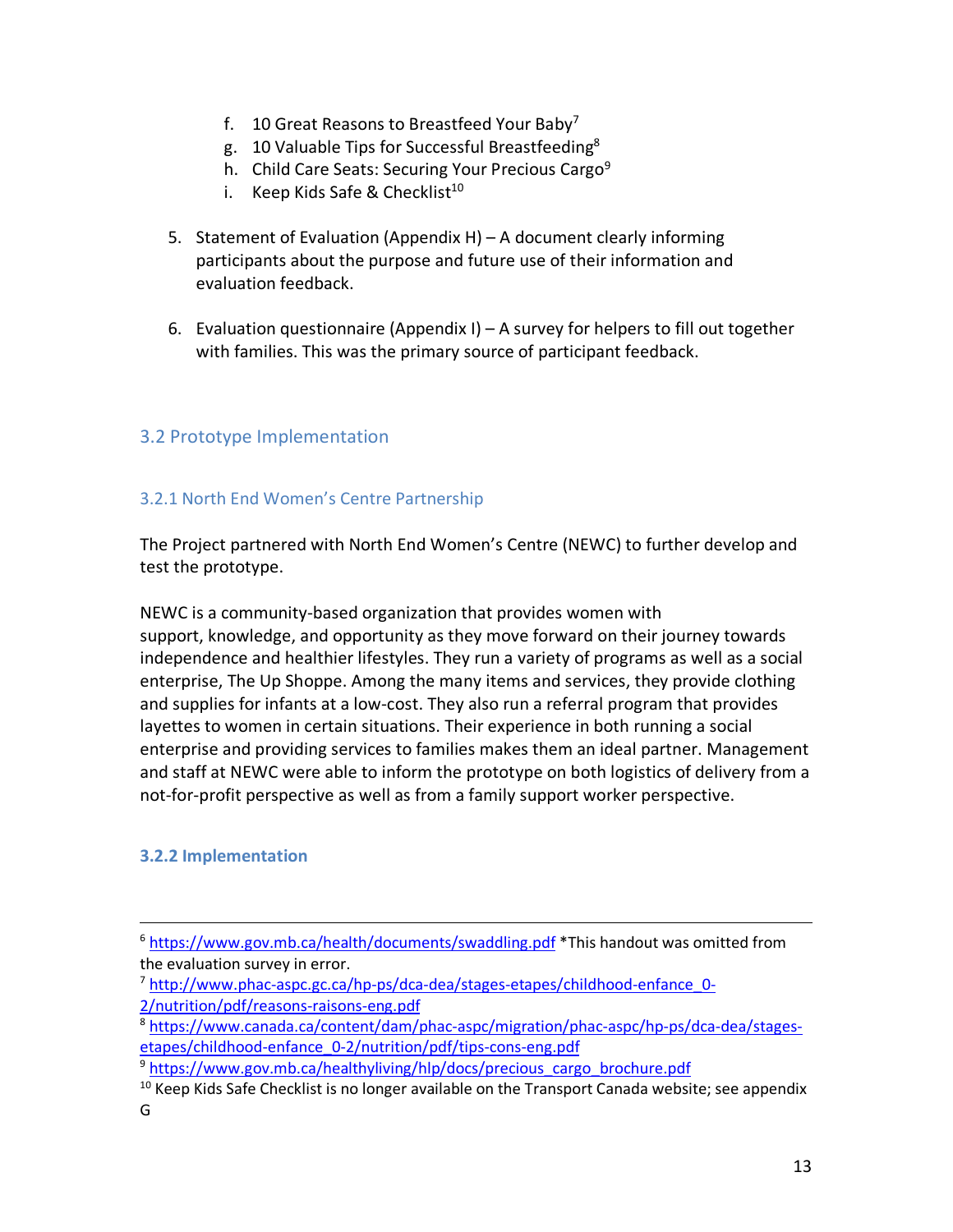Funds were provided to North End Women's Centre (NEWC) for a part-time staff position, volunteer honoraria, packaging materials and the Baby Basket items for up to 50 families over six months.

The Baby Basket order and information packages were shared with trainees participating in the Indigenous Doula prototype and the coordinator with the Health & Wellness Planning prototype, and the staff at NEWC who also worked serving women through programming. Once the service providers completed required forms with the families they were supporting, they sent them to the Project. Order forms from the Doulas and the Health & Wellness coordinator were sent on to the North End Women's Centre staff, who purchased the specified items, assembled the them, and then contacted the Doula/coordinator to arrange for pick-up.

A total of 50 Baby Baskets were provided to families: 24 to women through NEWC, 21 through the Indigenous Doulas, and 5 through the Health & Wellness coordinator.

The Project budgeted for a maximum of \$460 per basket, including applicable taxes and packaging, but not delivery expenses. The actual cost per basket was between \$280 and \$520, with an average of \$384 per basket actually spent. Only four orders incurred delivery expenses, which were between \$15 and \$30. This was only for large items that were difficult to carry and transport. Baskets consisted of between 1 and 11 items, with an average of 6 items per basket. NEWC staff and volunteers packaged items in a laundry basket when the basket included several small items. Volunteers also took the initiative to include personalized notes to the families.

The most popular items selected were:

- Strollers/Stroller-Car Seat Combos 30
- Baby Moccasins 15
- Disposable Diapers (Jumbo Pack) 14
- Star Blanket 10
- Baby Hand/Foot Print Kit  $-10$

Several items that were not on the list were provided to families at their request. These items were:

- High Chair
- Infant Rocker
- Baby Swing
- Baby Monitor
- Crib Mattress

Specific brands/models were requested for strollers and breast pumps. One mom asked for a double stroller so she could go out with two small children. Two families requested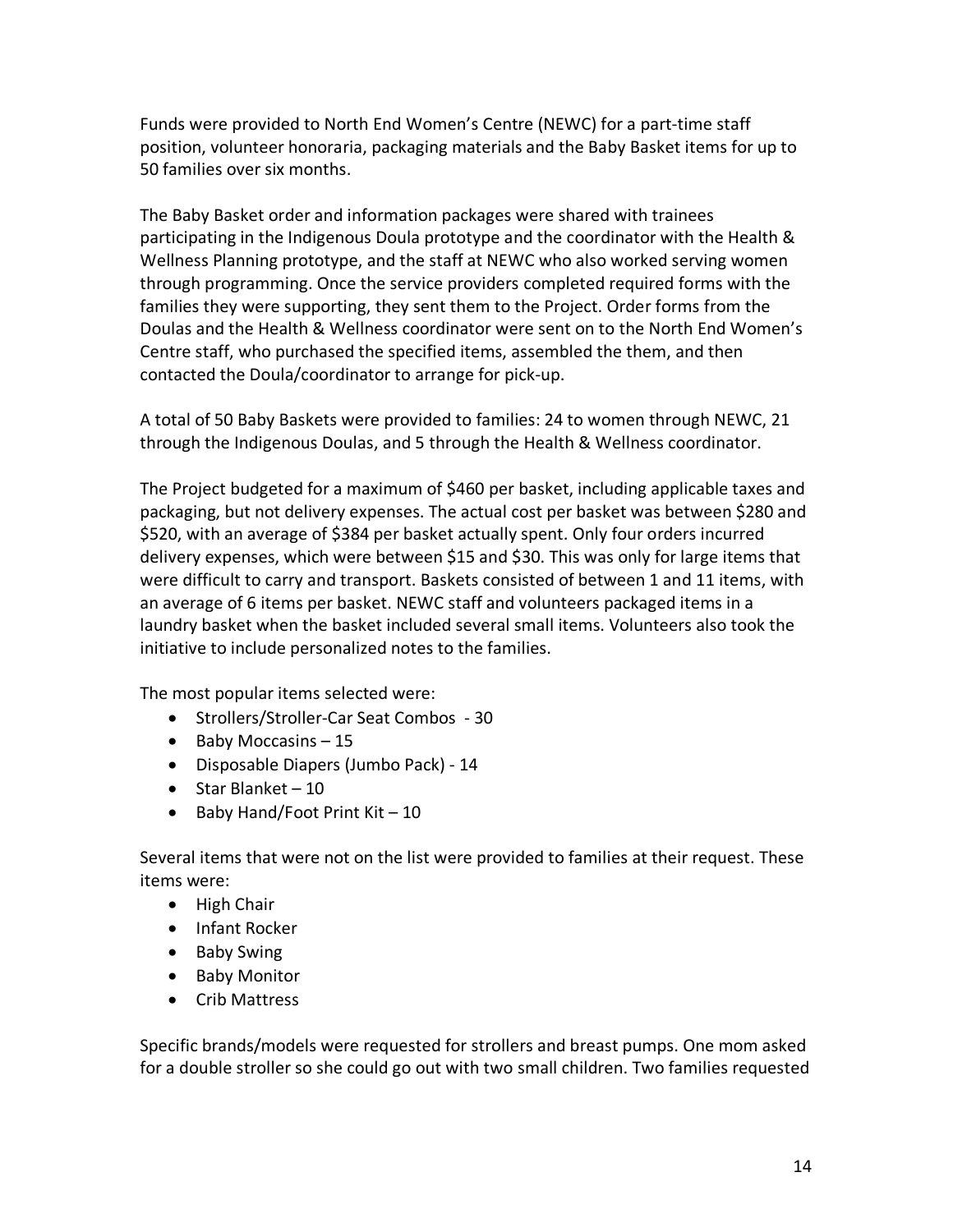three-wheel strollers as they are good for getting through snow. One family requested a specific brand of breast pump and another wanted an electric breast pump.

A summary list of all items selected is provided in appendix J.

# **4. Evaluating the Prototype**

## 4.1 Methods and Data Gathering

The purpose of the prototype was to collect data to help inform and further refine the customization and logistical aspects of the Baby Basket. It was also an opportunity to test if people felt the Baby Basket would be useful as a tool to invite families into supportive ongoing relationships.

The Project tracked progress and learnings through regular communication with North End Women's Centre staff throughout the implementation of the prototype as well as two formal evaluation interviews. Staff at both North End Women's Centre and the Winnipeg Boldness tracked data about the Baby Basket orders and associated logistics. The primary source of feedback from Baby Basket recipients and family support workers was the evaluation questionnaire included in with the information package. A couple of questions about the Baby Basket were incorporated into the interviews with families who were supported by the Indigenous Doulas.

Only four families were able to provide qualitative feedback through interviews specifically about the Baby Basket. More in depth qualitative data about the development and impact of trusting relationships is documented within the Indigenous Doulas and Health & Wellness Planning prototypes.

## 4.2 Evaluation Surveys and Reflections

## 4.2.1 Evaluation Surveys

A total of 35 evaluation surveys were collected. The evaluation consisted of six questions that were intended to be answered by families together with their family support worker (i.e. Indigenous Doula, Health and Wellness Coordinator, and North End Women's Centre Family Resource Worker).

## **Question 1**

The first question asked which if any of the information handouts were shared with families. The survey results indicate that 27 families received all the information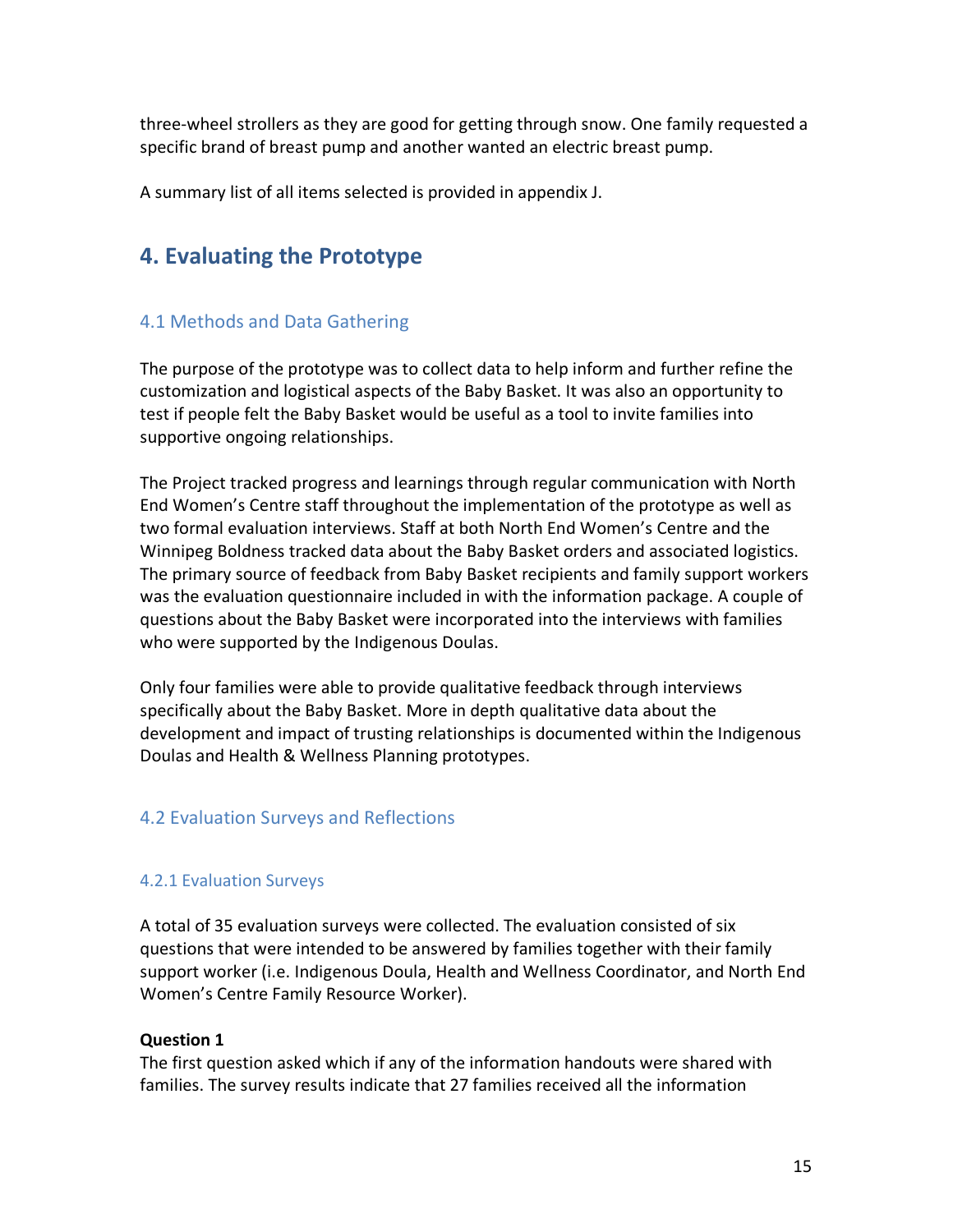documents, and eight received between zero and six of the information documents. A summary list of the number of information documents distributed is as follows:

- 31 Get Your Benefits
- 29 Give Your Child a Safe Start
- 31 Safe Sleep for Your Baby
- 31 Safe Sleeping for Baby
- 31 10 Great Reasons to Breastfeed Your Baby
- 33 10 Valuable Tips for Successful Breastfeeding
- 29 Child Car Seats: Securing Your Precious Cargo
- 28 Keep Kids Safe & Checklist

*\*Note: Safe Swaddling handout was not included in the evaluation summary in error.*

## **Question 2**

When asked what support workers and families liked or disliked about the information handouts, 17 families/workers said that they found all of the handouts valuable, eight did not provide a response, and 10 mentioned one or more specific handouts as being most or very useful:

- 1 Get Your Benefits
- 5 Give Your Child a Safe Start
- 2 10 Great Reasons to Breastfeed Your Baby
- 3 10 Valuable Tips for Successful Breastfeeding
- 1 Child Car Seats: Securing Your Precious Cargo
- 1 Keep Kids Safe & Checklist

Three respondents indicated that they liked that there was so much information, 1 thought the information was useful but there was too much paper, and 1 thought the information was oriented toward first-time parents.

## **Question 3**

Participants were asked to rate the usefulness of the baby basket in developing a relationship with a family, with one being least useful and five being most useful. The average rating was 4.82, with 28 ratings of five, six ratings of four and one no response.

## **Question 4**

Participants were asked to rate the effectiveness of the order form, with one being the least effective and five being the most effective. The average of the responses was 4.91, with 31 rating of five, three ratings of four and one no response.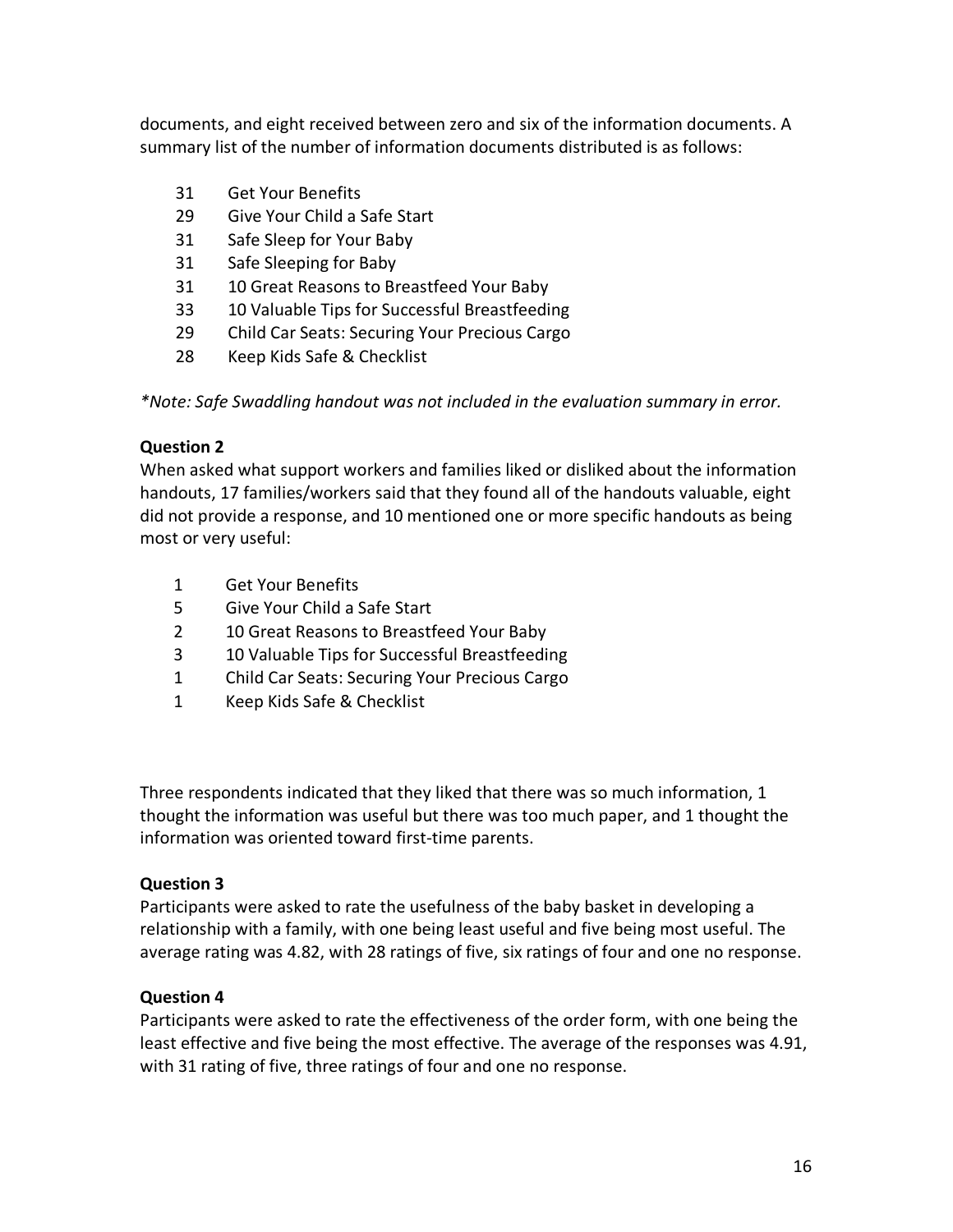## **Question 5**

Participants were asked if they thought there was anything missing from the resource package that they would like to see included in the future. Eight of the participants said they did not think anything was missing, 12 participants suggested additions to the package and 15 participants did not provide a response. Suggested additions to the information package included:

- traditional Indigenous parenting
- housing and food
- emergency shelter contacts
- men's resources
- warnings and/or safe use of Vitamin D drops, Q-tips, Gripe Water and Baby Tylenol
- exercise and healthy lifestyle
- midwives and doulas
- breastfeeding supports
- single parenting

Six respondents indicated that they would like to see information resources from traditional Indigenous cultural perspectives in general. The Sacred Babies Parenting Handout provided by Maternal Child Health at the First Nations Health and Social Secretariat of Manitoba was specifically mentioned as an example of such a resource.

## **Question 6**

When asked what they liked or disliked about the order form, 31 out of the 35 participants provided a response, which included both what they liked and suggestions to improve the order form; 30 responses mentioned that they either liked everything or something specific, and six included suggestions to improve the form. Specifics things that people liked about the form included:

- number of options provided
- ability to choose according to a family's needs
- ease of use
- organization of categories
- availability of larger items such as cribs and strollers
- availability of cultural items such as star blanket and moccasins
- all items were new
- point system

Specific suggestions to improve the form included:

- items missing from the list (as mentioned in 4.2.x)
- providing more information the items offered such as number of diapers in a package and type of breast pump (i.e. manual or electric); and
- more points.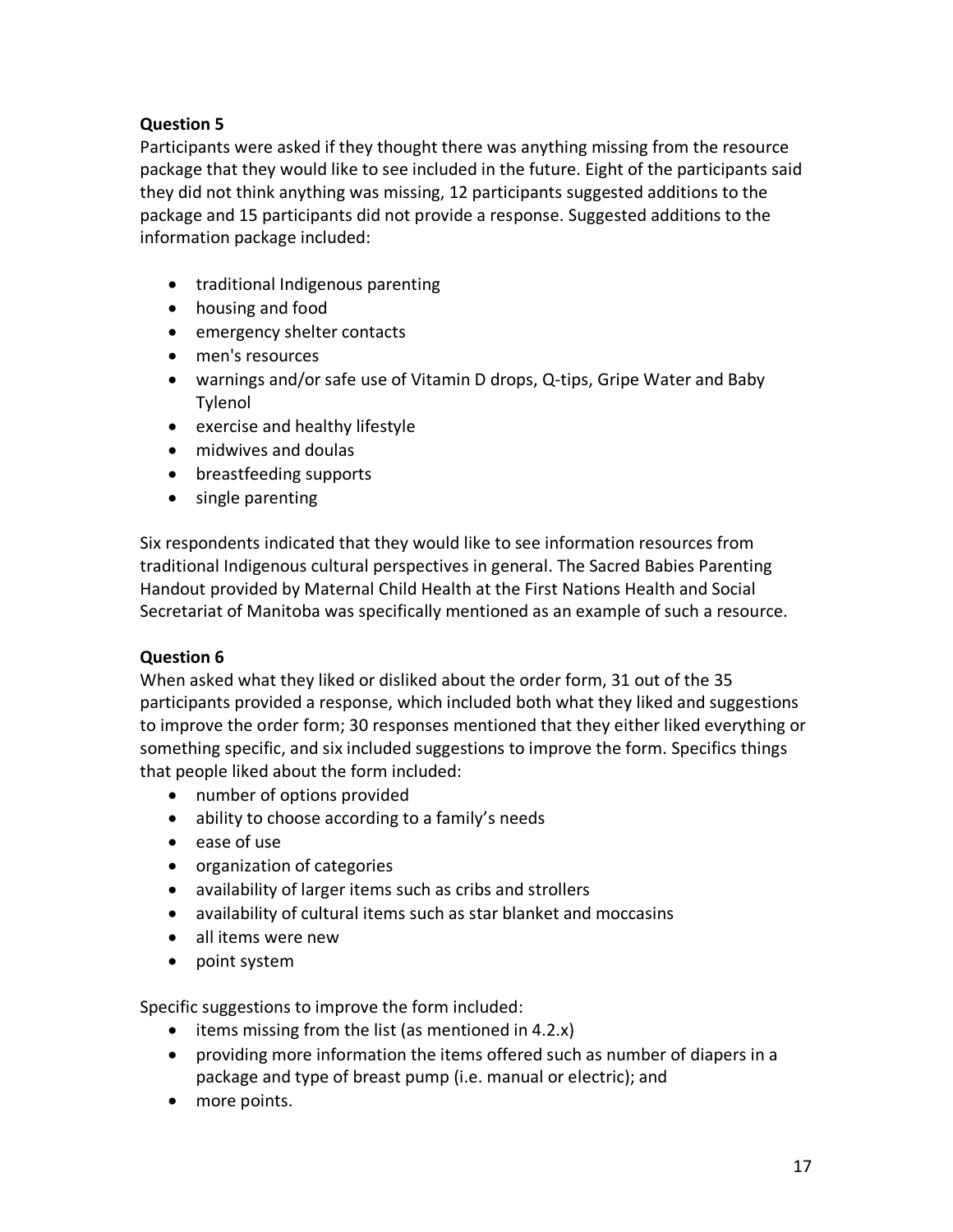#### **4.2.2 Family Reflections**

As previously mentioned, only four families were able to provide feedback specifically about the Baby Basket through qualitative interviews.

Families were asked if they though there was anything missing from the package. All four said they thought the package was very thorough, with two providing suggestion for additional items: nursing bras and bottles with disposable liners.

Families were also asked if they like being able to select items for the baby basket or if they would have preferred to be surprised by a pre-set package. One of the four families did not have a preference, and the other three expressed their appreciation at being able to choose. Comments included:

*I definitely was really excited about being able to pick our own for baby because sometimes people might have those things but it's always good to have extra, I guess. But being able to specifically pick out things that we needed. We needed wash cloths so that's what we chose on there. The Star Blanket was special because she doesn't have one either and that's something I always wanted for her and they're expensive. That was really exciting.*

*I liked picking out myself because I knew what I needed.* 

*I didn't know where I was going to get a stroller from, right? … a car seat too… a car seat combo! I picked that out. That was really awesome.* 

One mother was asked about developing a relationship at North End Women's Centre and the Baby Basket. She indicated that she has previously attended a program at North End Women's Centre and then was offered the Baby Basket. She said in the interview that she continues to talk to the family support worker and that she was planning to attend more programs at the Centre.

## 4.2.3 Partner Reflections

Staff at North End Women's Centre (NEWC) were able to provide feedback in the role of family support worker as well as a prototype delivery partner.

## **Family Support**

The family support worker provided the Baby Baskets to some families that already attended programs at NEWC and new some new ones. The worker said that going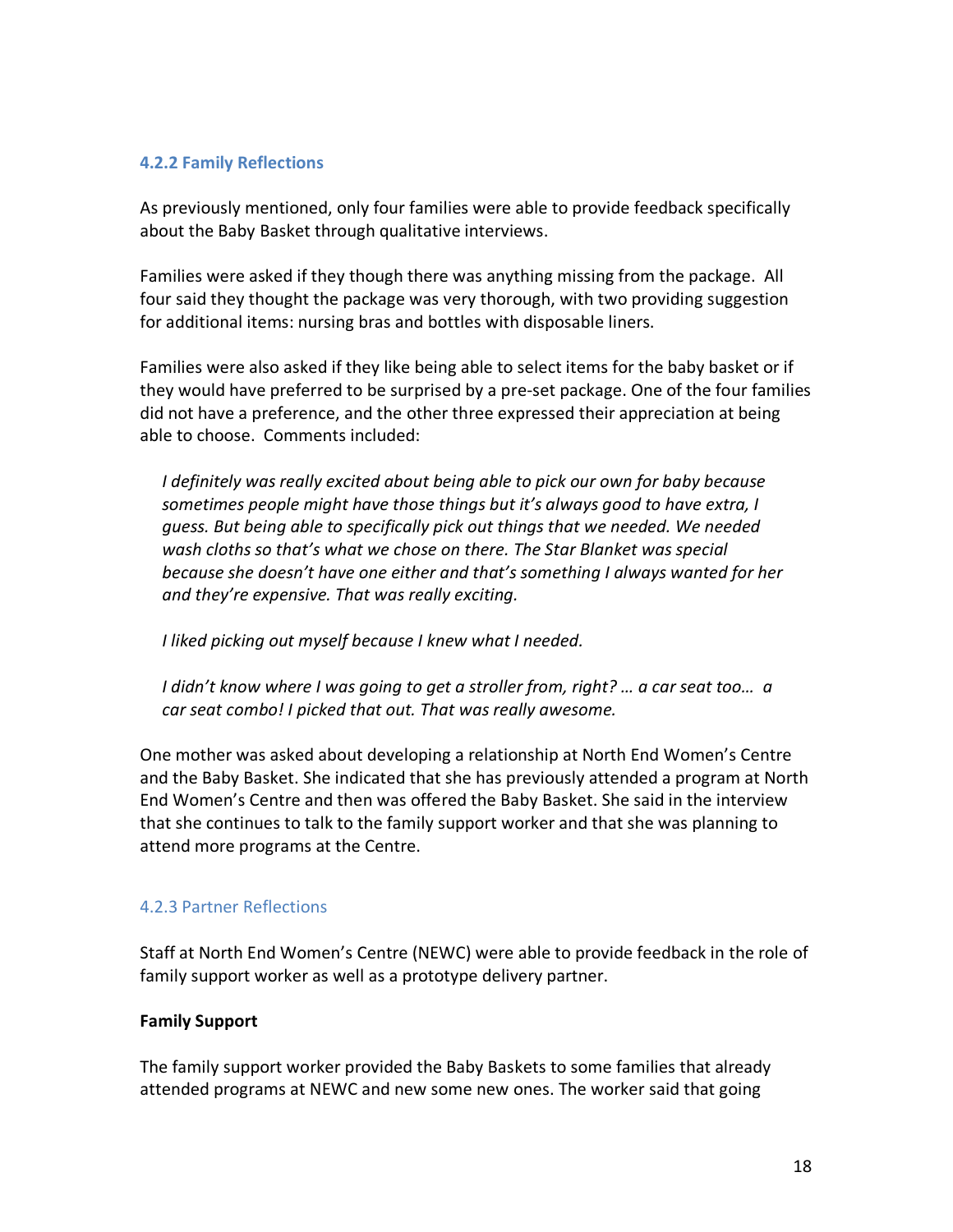through the order form together was opportunity to get know new mothers and talk about the supports and resources available through the centre in a fun and positive way.

*…to me it is a really fun way to get to know family because it's like, we are not starting off with like the typical issues that … we tackle right. We are not talking about "now my kids are in care." It's more like… you are going to get new stuff to celebrate your child …it's like a really good experience because it's a fun way to get to know one another, so we are starting off on like a really happy note. (Elspeth)*

The support worker said the overall experience with the families was very positive. People were excited to get new things and really appreciated the bigger items such as cribs and strollers. Families expressed that they often are concerned about the safety of second had items, especially for things like cribs and strollers, so getting new ones alleviated that stress. She reported that although some families joked that they wanted more points, families could only get one of the big items with the allotted points. For example, if a family chose a crib, they would not be able also get a stroller. The worker also reflected that the cultural items were very important to families. She reflected on one mother who heard people talking about the Baby Basket and wasn't sure it was for her because she was not going to have her child in her care, but she wanted to give her child a star blanket and moccasins.

*It definitely develops the connection and relationship between the mum and the child, right. Sure they are not going to be in her care, but that doesn't mean that they can't have that relationship, that connection at all, right?*

#### *(Elspeth)*

When asked about the printed resource information, the support worker expressed that they were less important than other aspects of the prototype. She reported that either families had seen the information before or provided generic feedback that was nonspecific, which left her with the impression that they did not resonate with families. She said the more visual pamphlets (with graphics) did seem to resonate more with newcomers for whom English (or French) was a second language.

#### **Prototype Partnership and Learnings**

Staff at North End Women's Centre (NEWC) expressed that they were pleased with the overall prototype partnership. They felt that the purpose and expectations were clear while having enough flexibility to make the project work within their Centre's mandate and operating principles.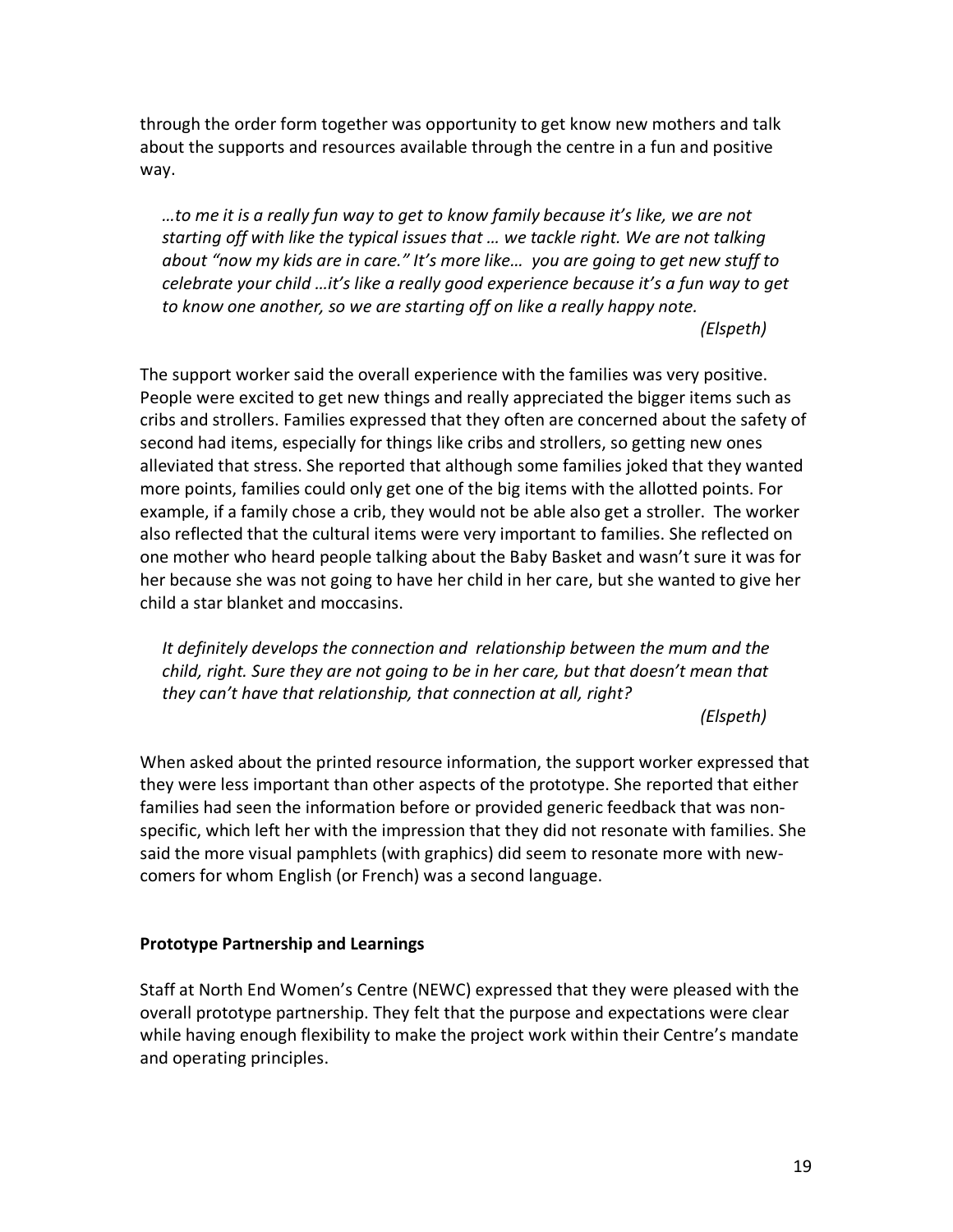An important aspect of their social enterprise model is providing skill-building opportunities for volunteers. Several volunteers worked together with staff to track, procure and assemble the Baby Baskets. The volunteers took the initiative to start writing personalized notes to place in the Baby Baskets for families. The prototype coordinator reflected on how important working on the prototype was for some of the women:

*I was just thinking about women getting their case plans. Oh go to anger management. Go to parenting classes. Learn this. Learn that. And then with a different program like this, it's like, "I'm not the one getting knowledge or whatever. I'm the one giving out. I'm the one sharing." And it's like, "oh man, I didn't know I could do that." … Their vision/perspective just changed…and they're so happy to be able make somebody else happy*.

*(Elspeth)*

Staff at NEWC reported that the allotted time and budget for the coordinator and volunteers was sufficient to complete all 50 of the Baby Baskets. In addition to the added value of capacity development, it was important to have the volunteers working on the project for logistical reasons, such as transporting larger items. Volunteers also contributed to the community celebration aspect of the project. Staff spent between 1 and 3.5 hours per Baby Basket. More time was spent when the coordinator also the support worker for the family.

One of the challenges for the prototype coordinator was communicating with the other family support workers who did work at NEWC. This was largely due to the timing of the Indigenous Doula and the Baby Basket prototypes. The Indigenous Doula prototype was well underway when the Baby Basket project was ready to begin delivery. Winnipeg Boldness staff provided an orientation along with the Baby Basket package (see 3.1.3), but not all Doulas were able to attend. There were some difficulties in connecting with all of them and the families that they supported. Many of the Doulas were also not clear about the roles and responsibilities around the delivery of the assembled Baby Baskets. The expectation was that the workers would pick up the Baby Basket and bring it to the family they were supporting rather than it being delivered by the staff at NEWC. Personal delivery is important for the relationship building/strengthening aspect of the project.

In considering what would be required to bring the Baby Basket to a larger scale, NEWC staff said the space would be their biggest challenge. They already struggle to find the space at the Up Shoppe to receive and manage donations, and had a few instances where it was a challenge to house the items for the Baby Baskets until they could be delivered to families. The more Baby Baskets, the bigger of a problem this would be. One of the considerations for scaling is reducing the cost or securing funding for the Baby Basket. Options could include negotiating wholesale prices or accepting donations, both of which would require storage space.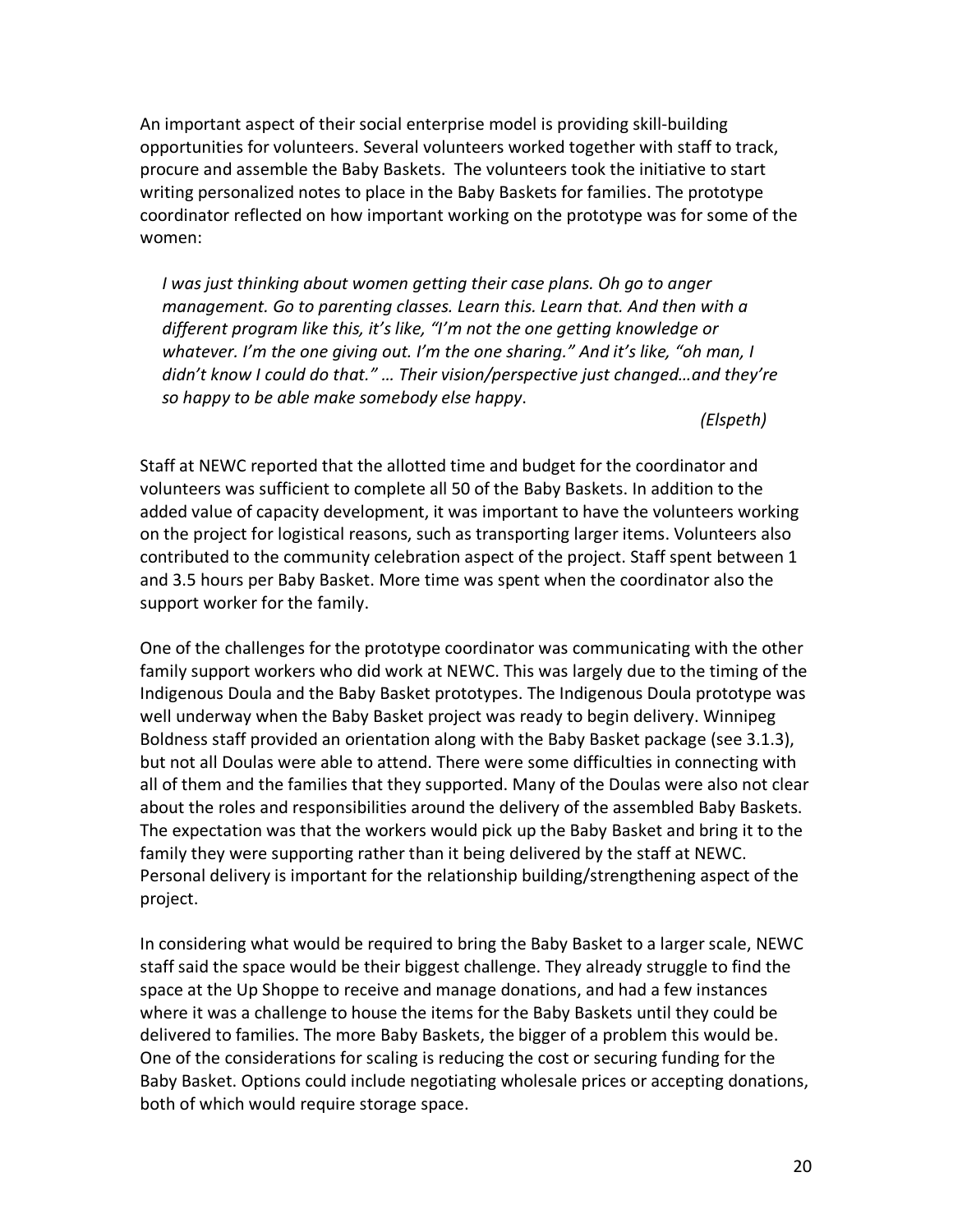If scaled up, they would want to engage more volunteers, but they would also require dedicated staff with clearly defined roles. The dual role played by the coordinator worked well for the small-scale prototype, but would become challenging with increasing numbers. Also, if such a project included receiving donations and/or negotiating wholesale purchases, additional staff would be needed to procure and manage inventory.

# **5. Alignment with the Child Centred Model**

## 5.1 Child Centred Model Summary

The foundation of the work developed through the Winnipeg Boldness Project relies on the wisdom and direction of community leaders who have, from the beginning, informed a way of working in the North End of Winnipeg, Manitoba that promotes success for families. This way of working has been documented in Ways of Knowing, Being, Doing and Feeling: A Wholistic Early Childhood Development Model (Child Centred Model) as a promising practice. Each of the prototypes designed and implemented by community partners with the support of the Project are demonstrations of the core values and attributes of promising practice of the Child Centred Model.

The Child Centred Model is a way of working with families that honours the strengths, knowledge, passion, and commitment that families bring to raising their children; and advocates for opportunities to learn, build, grow, experience, and belong to a community. The underlying belief within the Child Centred Model is that children are at the centre of a community: members, organizations, structures, and policies that are a part of that community are in interrelated and interdependent relationships with children and families. These relationships are important and need to be led by families and those who are in their close circles of support.

## 5.1.1 Implications for Designing and Implementing based on the Child Centred Model

- 1. Early childhood development initiatives will need to see sacredness of the whole child, within the context of history, culture, family, community, their full human potential, and right to the fullness of life.
- 2. Supports to parents must include teachings that affirm sacredness, dignity, value and worth, healing from trauma, and hope. Keeping families together must be priority. A variety of learning experiences must be accessible, affordable,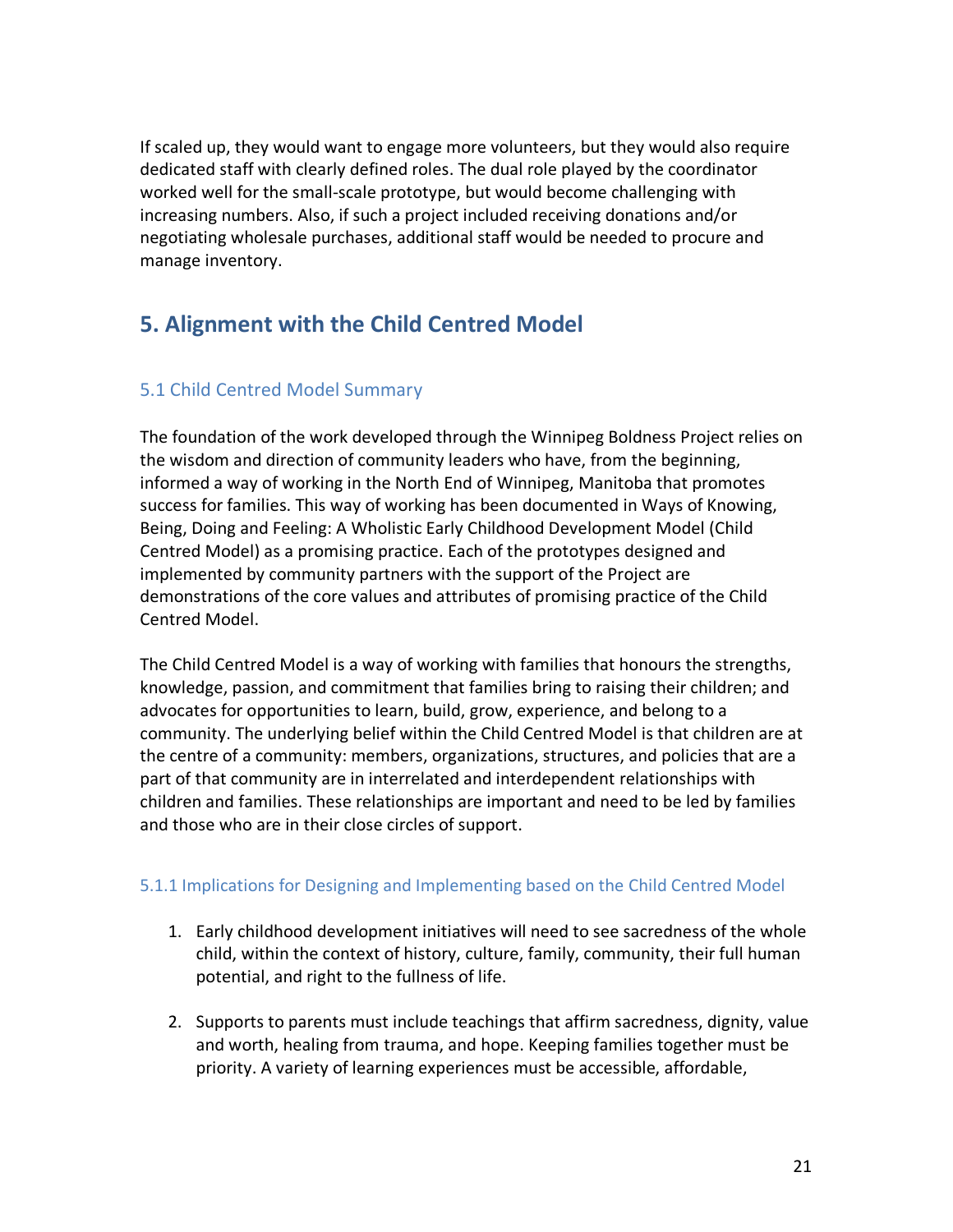culturally safe, and drawn from strength-based perspectives, with opportunity to spend some time on the land.

- 3. Healing strategies and modes of healing must integrate trauma counselling and restoration of balance in healing relationships between professionals and ones seeking help. The help of Elders, medicine people, sweat lodge ceremonies, healing circles, should be offered as an integral part of healing when the need is expressed.
- 4. Community Learning Circles should be implemented to share knowledges, wisdom and worldviews of the community.
- 5. The community has its own answers. Service providers can only be facilitators in the process of building strong, vibrant communities. The community is enriched with wisdom, knowledge and experience that can be drawn from in future initiatives.
- 6. Human resource development strategies must include multicultural proficiency education and training.
- 7. The whole community of service providers, everything that touches the lives of our children, must be fully engaged with, and invested in the early childhood development initiatives.

The Baby Basket prototype is a demonstration of the values and promising practices of the Child Centred Model.

## 5.2 The Baby Basket & the Child Centred Model

The Baby Basket prototype addresses the following core values and attributes of promising practice in their implementation:

**Wholistic:** People are viewed in consideration of all aspects of self: the body, mind, and spirit as dynamic and interrelated parts of a single integrated whole system. Likewise, the world, systems, communities and people in it are interconnected and interdependent. When one part is changed, it sends a rippling effect throughout the whole system.

*The development of the Baby Basket is not seen as a stand-alone intervention, but rather one piece in an interconnected and interdependent strategy to reduce toxic stress experienced by facilitating relationships with service providers in Point Douglas. Research has identified the life-long impact of poverty and stress on the health and wellness of pregnant mothers and newborns. The baby basket prototype demonstrated this value in the design and delivery - as a tool to*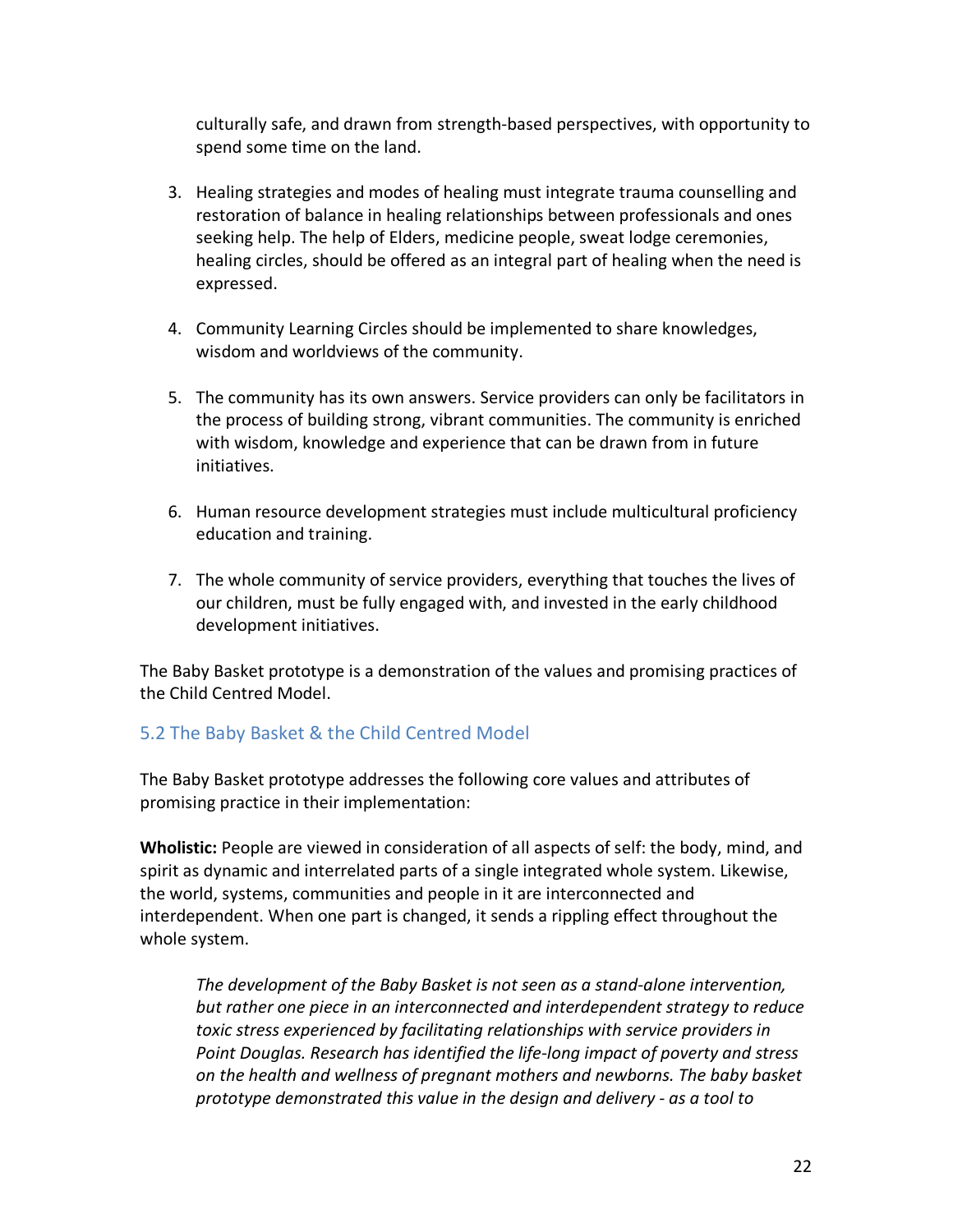*begin/strengthen relationships with resources and services, providing a ripple effect on the long-term health and wellness of children and families. Service providers in several programs/organizations worked together to connect families to the baby basket. Families learned of new resources and were personally welcomed into circles of support as a part of the Baby Basket process.*

**Children are sacred:** Sacredness is especially observed in children, who are closest to Creator. Babies are a gift and a responsibility.

*Pregnancy and birth are cultural celebrations. Babies are welcomed into the world embraced by family and all their relations. It is the responsibility of families and communities to ensure that this child begins with a strong foundation. The baby basket demonstrated this value by providing a gift to honour and celebrate the mother and baby. The staff and organizations who worked with families on this prototype saw the basket as a celebration offered by the community. Families felt welcomed and were happy for this opportunity for their children. The cultural significance of children was also honoured in the items included in the Baby Basket as options. Families were able to choose a star blanket and/or baby moccasins if desired, both of which are important cultural items.*

**Self-determination:** "We are put here by the creator to care for each other and for mother earth. We should therefore be responsible for ourselves, for our families, for the next generation and for our community."<sup>11</sup> Having voice and volition to make choices to attend to individual needs and leads to recognition of the responsibilities to family and community.

*Mothers were happy and proud to be able to choose items that might have caused their family stress about obtaining. Choosing items based on the needs and fit for their family meant that each mother had the volition to determine what best suited their own situation. The baby basket was an exciting opportunity for families. It symbolized more than a basket of free goodies, it was something that was valued and needed. The customization of each of the baby baskets demonstrates the value of self-determination – where families voice and choice are valued. The prototype design was also an opportunity for mothers to share their experiences. The Project valued their feedback and contribution to the learning.* 

**Relationships/Trust:** Time and care is taken to develop relationships and build trust with individuals and families; it is the essential foundation required to be effective and respectful in dealing with all people.

 <sup>11</sup> *KSCS (Kahnawake Shakotiia'Takehnhas Community Services). Aboriginal values and social services: The Kahnawake experience. (Ottawa: Canadian Council on Social Development) 1994 at 22.*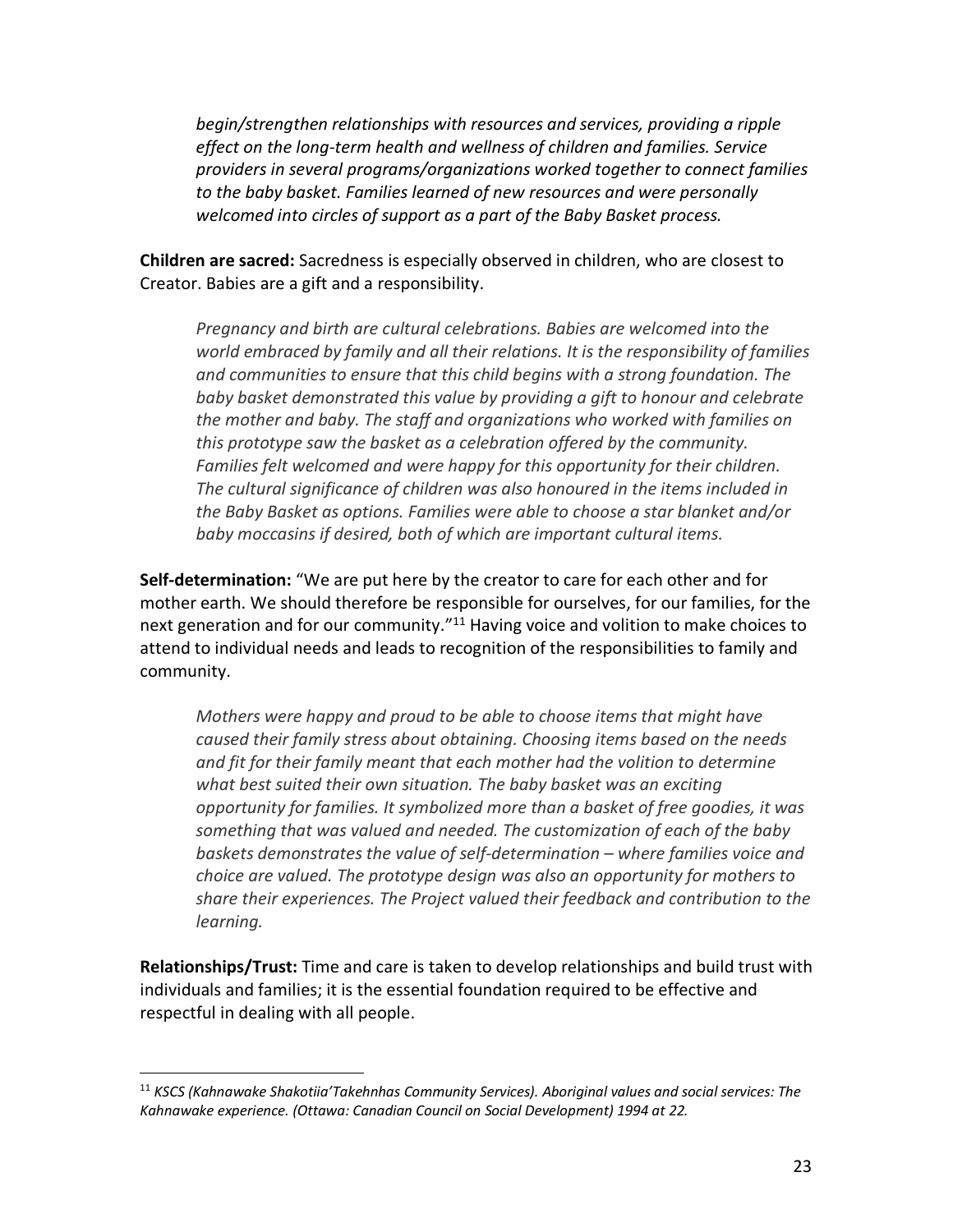*The purpose of the basket was to facilitate and develop trusting relationships with families in Point Douglas who were expecting babies. The basket provided important resources chosen to celebrate the birth of their children. While the basket was an appreciated gift that lessened stress on families, it was also an invitation to families to build ongoing supportive relationships with healthcare, programming, and community. The prototype demonstrated this value, as highlighted through the family feedback. Families who received a baby basket felt the process was a positive experience and felt comfortable with their support workers. The basket is a tool that can be a key to prevention-based work to build and strengthen relationships with children and families before resources or supports would be needed.* 

**Families are experts in their own lives:** This addresses the balance of power in healing relationships, which is often only available from "professionals"; it promotes selfdetermination by providing choices to effectively address a family's needs instead of dictating requirements to receive support.

*The Baby Basket demonstrated this value through the customization process, where families were able to choose items on their own. In addition to this choice, there was not a stipulation made on families to attend any course or workshop as a precursor to receiving the basket. It left the power to choose to seek out resources in the hands of the families but also made a connection to a friendly face to reach out to if they chose. There was no expectation that the families continue to meet with the support staff, however mothers were welcomed, and it was made known that someone was there for mothers at any time.* 

**Options:** A wide variety of resources and services are accessible and appropriate to effectively meet the diverse needs of families and individuals.

*The customization of the Baby Basket demonstrated this value of the model. The ability of families to pick the products was pivotal to this prototype. The ability of parents to choose appropriate resources meant that they could meet their direct needs. For example, the type of stroller. This differed depending on the family structure (single or double strollers) as well as intended use (wheels that could navigate snow covered sidewalks). While customization at a large can seem overwhelming from a logistical perspective, it can be achieved through the development of the right tools.* 

**Equity**: Certain individuals or groups face more challenges than others and therefore require more support. Specialized services, increased opportunities, and support is available to those who have greater need.

*The Baby Basket was designed as a tool to build relationships while also addressing underlying inequities experienced by mothers who are living in*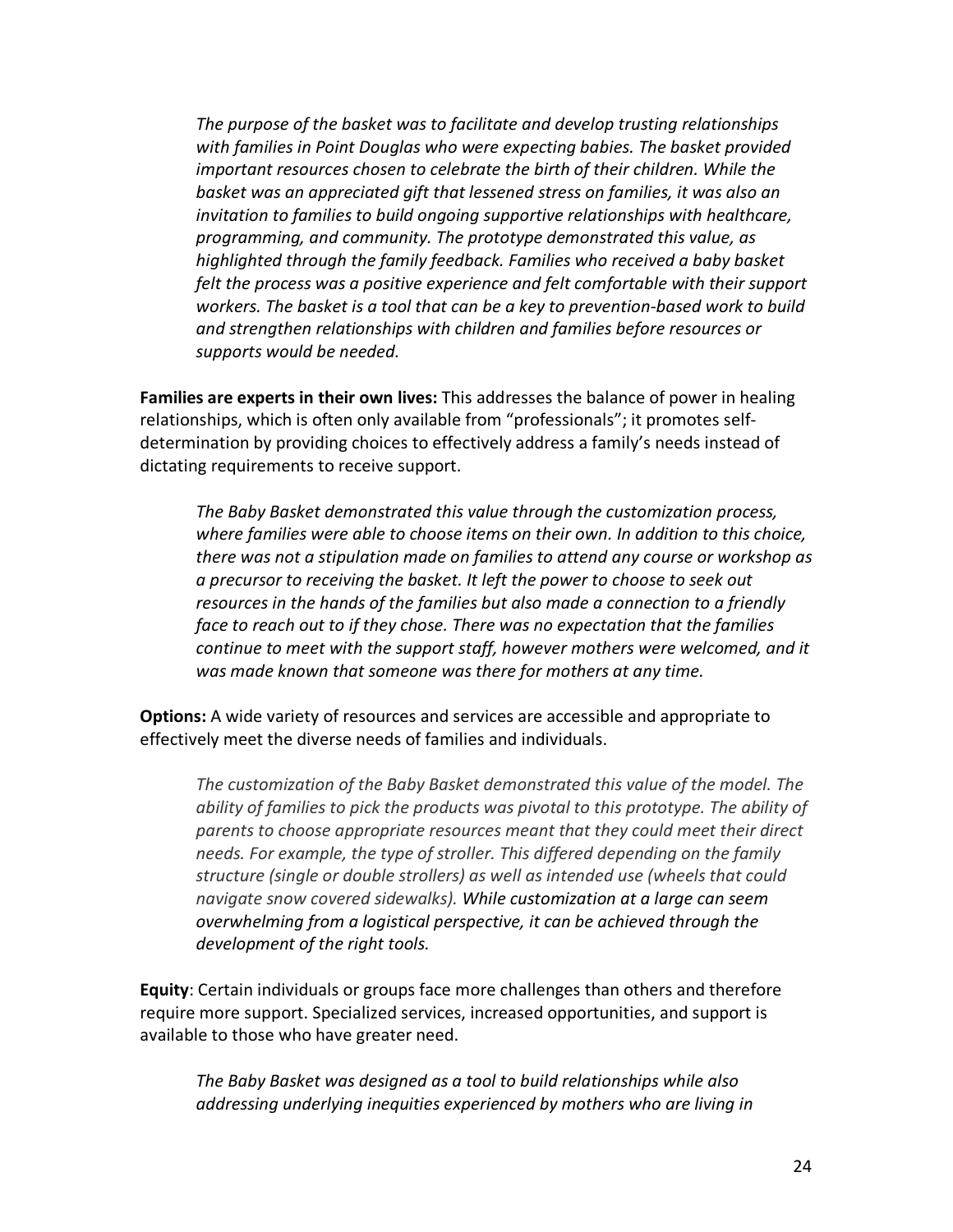*poverty. Being able to access resources, in a non-judgmental manner, and make choices about what would be best used by the new family, removed a layer of financial stress. Often difficult decisions need to be made when living on a limited budget and other children may have to go without needed items in order to provide for the new baby. The basket alleviates this in the short-term. Higher priced or "big ticket" items were something appreciated by the mothers. Some shared that they did not know how they would obtain a stroller or a car seat otherwise.* 

*When the mother is impacted and less stressed by the financial cost of expecting a baby, the entire family unit is positively impacted. Mothers shared that they Experienced pride in the ability to meet the needs of their families, which also positively impacts any younger children.* 

The Child Centred Model is based on the work of leaders in the North End of Winnipeg. Using the model in conjunction with their work with families, organizations have seen tangible and meaningful successes for families. In the application of this model in the design and implementation of the Baby Basket prototype the Project was hoping to facilitate the development of trusting relationships with families by providing a few resources to celebrate the birth of their children. It was to be used as a tool to invite families to build an ongoing supportive relationship that connects to healthcare, programming and community.

The application of this model is consistent with the review of the literature, completed in Section 2, which outlines key learning from previous research in related areas. The review indicated that maternal and child stress can have long-term consequences on health and wellness. Toxic stress, often as a result of poverty, compounds the health impacts and has shown connection to generational poverty. To address poverty and the financial stressors related to pregnancy and childbirth research has shown that individual responses must be complemented with strategic and interconnected strategies. When stress is mitigated, and adults have supportive and responsive relationships through community connections this positively influences the responsiveness in their relationships with their children. This is a mutual and reciprocal benefit. The Baby Basket prototype is a strong example of the application of the Promising Practices of the Child Centred Model including: wholistic, children are sacred, self-determination, relationships/trust, non-judgment, families are experts in their own lives, options, and equity. This creates an opportunity to develop individual and community level responses to child and family wellbeing.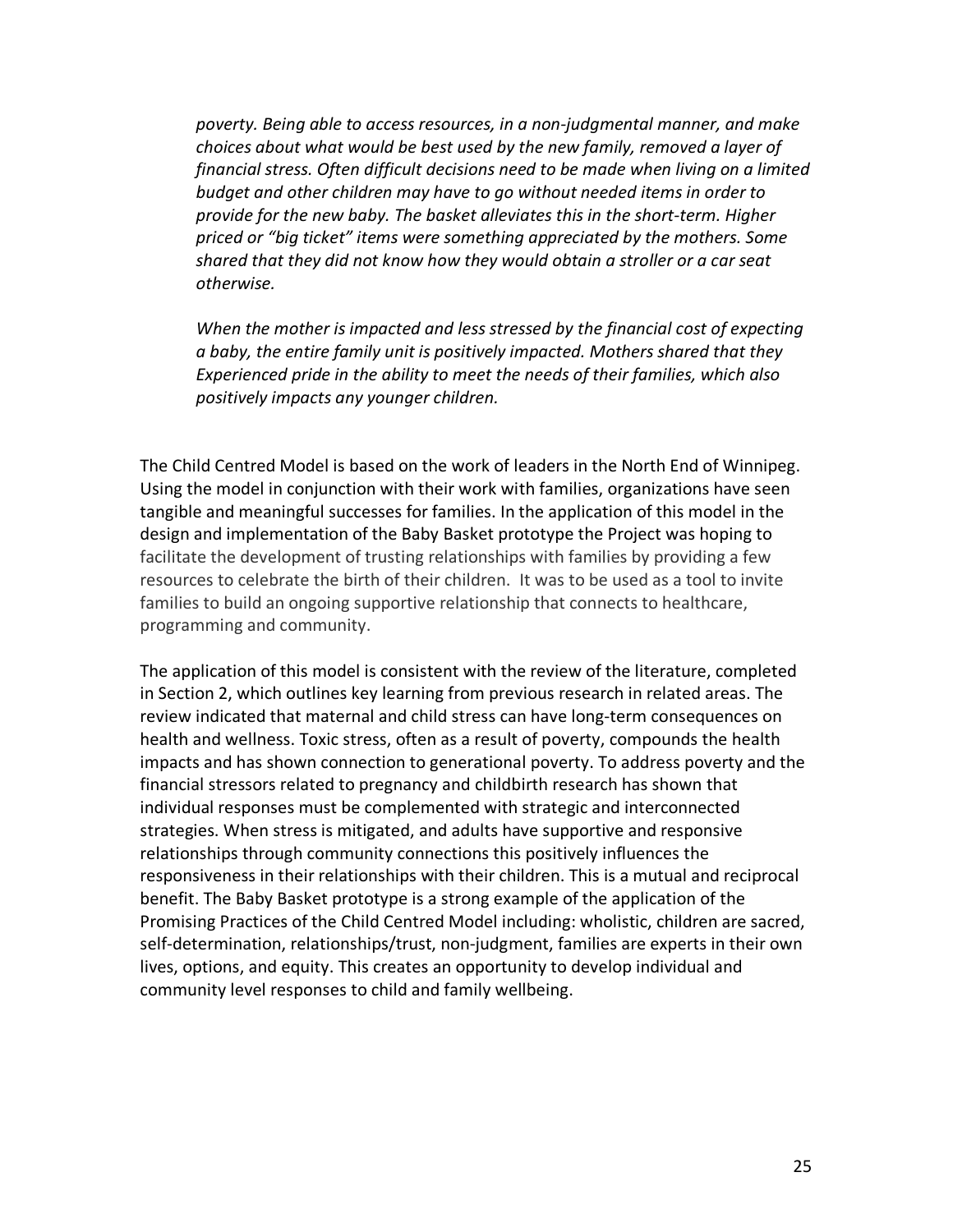## **6. What Did We Learn**

The prototype partnership with North End Women's Centre resulted in several key areas of learning.

#### **Validation of Vision**

The idea of the Baby Basket as tool to invite families into relationship was validated. Families and support workers were supportive of the overall approach and core principles as outlined in section 3.1.1.

#### **Refining the List**

The most popular items were strollers (and variations), diapers, star blankets, moccasins and hand/foot print kits. Most of these items are not offered in other Baby Box initiatives. The star blankets, moccasins, and hand/hoot print kits were included in alignment with the values of the Child Centred Model where birth is a ceremony and a milestone celebrated in the community. The sacredness and honouring of the child is symbolized through the inclusion of these items and they were well received by families who chose them. Larger items that were costly for families to obtain indicate that more resources for these kinds of items are needed.

#### **Choice is Important**

The act of choosing the items to include in their personalized basket is important for families in terms of self-determination as well as relationship building with support workers. Families feel respected when they are able to choose, which also creates trust in forming new relationships.

#### **Customization & Delivery Logistics**

The order form and point system was well received by families, support workers and the prototype partner. While the paper based form could work for future iterations, tracking and managing inventory could become onerous with larger numbers. Clarity about the role and expectation of family support workers in the future would lead to smoother delivery. Space will likely become an issue for any organization looking to scale the prototype.

# **7. Possibilities and Recommendations for Scaling**

In addition to the key learnings of the prototype development and implementation, future iterations might explore possibilities such as:

• a digital order form and inventory management system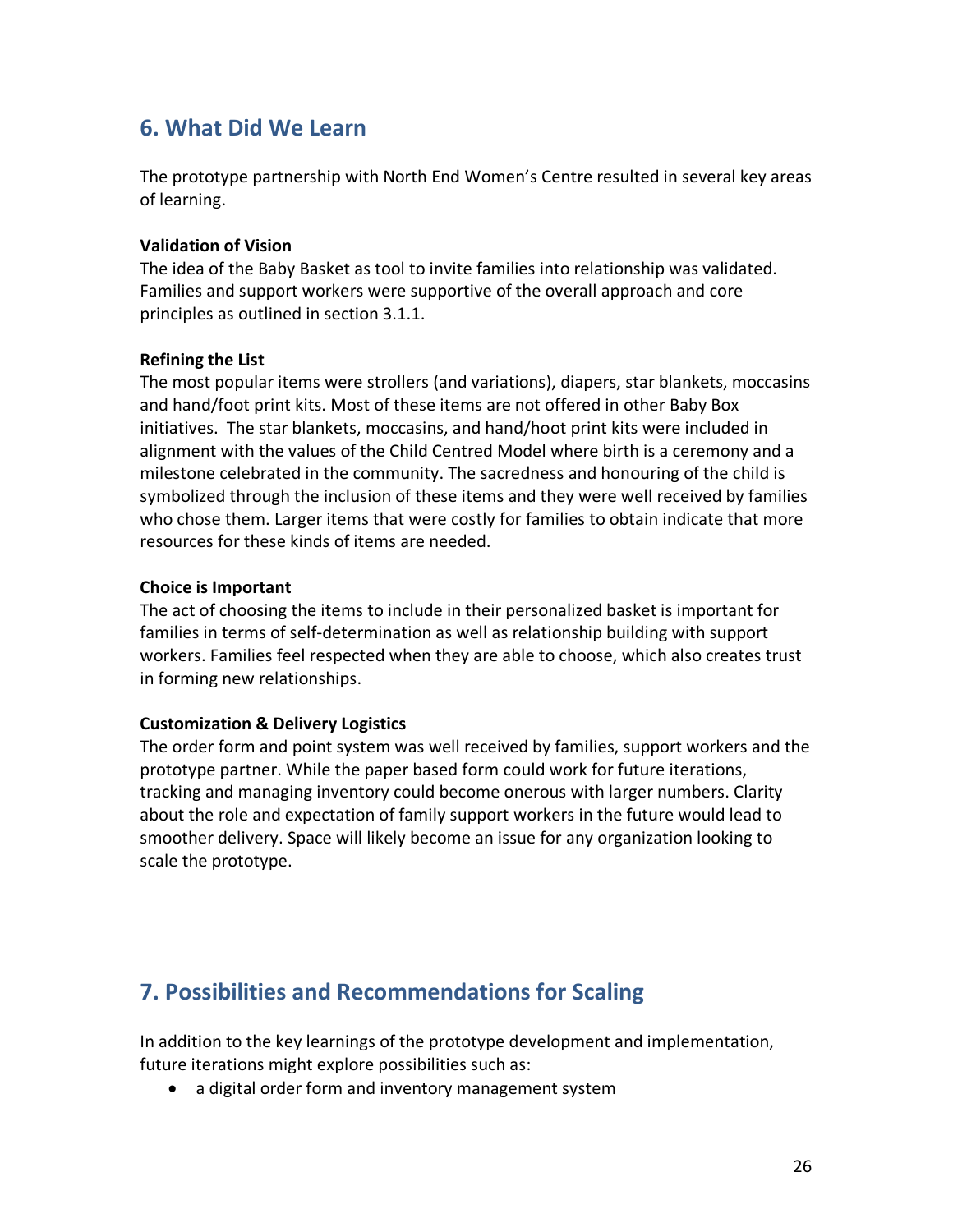- funding, sponsorship or donation partnerships; and/or business or social enterprise opportunities
- comparing prototype learnings with other research projects such as the Manitoba Pediatric Residents or the University of Calgary – School of Nursing pilot projects
- identifying particular aspects or components within the overall prototype that might be incorporated into other initiatives
- building partnerships with Indigenous organizations to provide more culturally appropriate Health and Safety information
- developing programs for families to easily obtain some the most popular items on the list (i.e. bigger items such as strollers and cribs)
- creating a network of partners interested in using the tool to forge relationships with families
- testing a two tiered approach to reduce the cost of the Baby Basket for the initial invitation, and then providing more items for those families most in need: this could work toward a system that is both universal and customized/equitable

The Project recommends that any future iteration of the Baby Basket prototype remain committed to the values within the Child Centred Model and exercise caution around initiatives that would:

- place conditions of families in order to receive the Baby Basket (i.e. completion of a particular program and/or information session)
- collect and share information without consent and/or for profit
- use the Baby Basket as a tool for advertising
- require payments at any time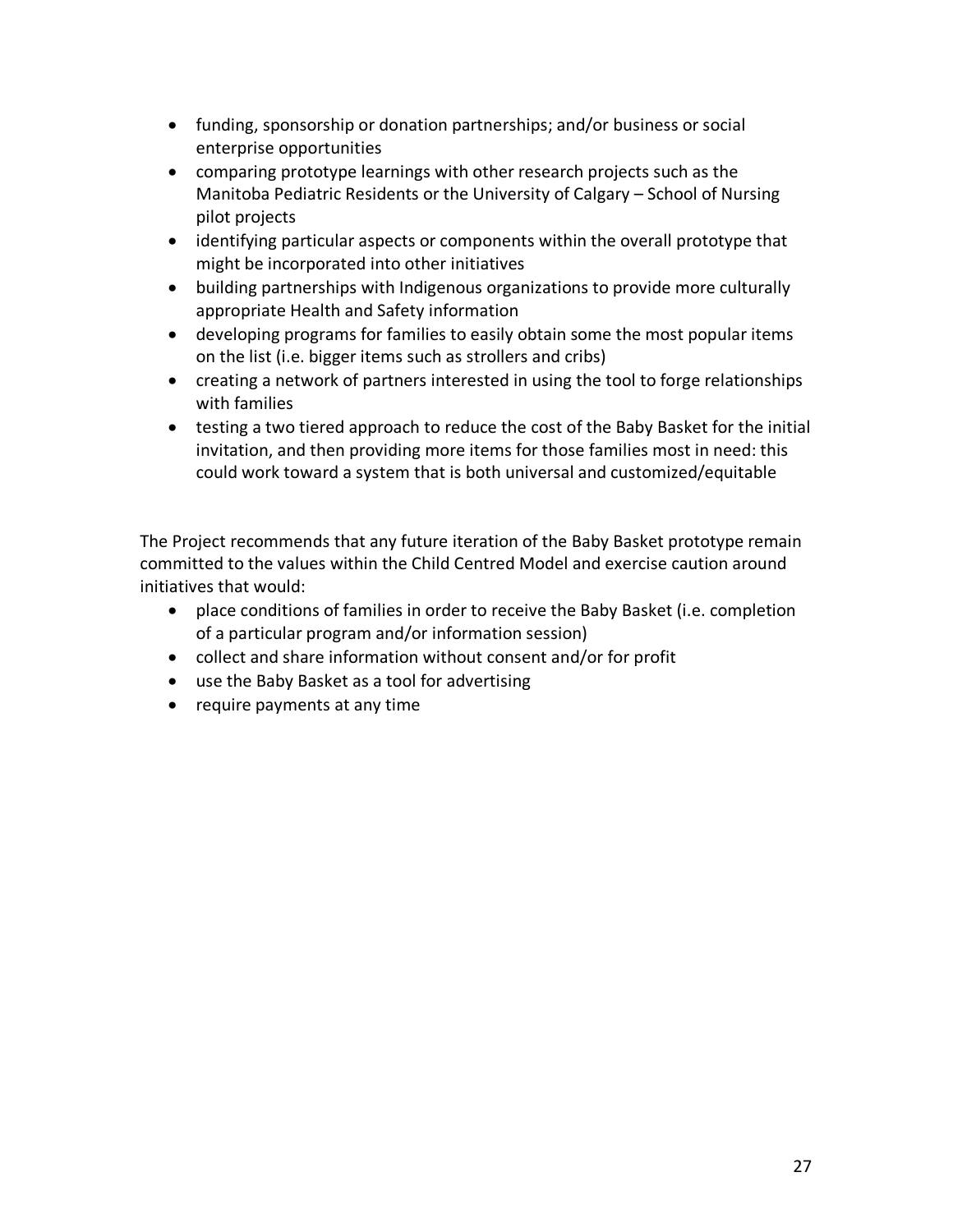## **References**

- Ahlers-Schmidt, C., Redmond, M., Kuhlmann, S. & Benton, M. (2017). Qualitative assessment of pregnant women's perceptions of infant sleep boxes. *Global Pediatric Health, 4*: 1-7.
- Aizer, A., Stroud, L. & Buka, S. (2012). Maternal stress and child outcomes: Evidence from siblings. NBER Working Paper Series. Retrieved from: http://www.nber.org/papers/w18422
- American Academy of Pediatrics Task Force on Sudden Infant Death Syndrome. (2011b). SIDS and Other Sleep-Related Infant Deaths: Expansion of Recommendations for a Safe Infant Sleeping Environment. Policy Statement. *Pediatrics, 128*: 1030– 1039.
- Bartick, M., Tomori, C. & Ball, H. (2018). Babies in boxes and the missing links on safe sleep: Human evolution and cultural revolution. *Maternal & Child Nutrition, 14*(2): 1-7.
- Center on the Developing Child at Harvard University (2017). *Three Principles to Improve Outcomes for Children and Families.* http://www.developingchild.harvard.edu
- de Luca, F. & Hinde, A. (2016). Effectiveness of the 'back to sleep' campaigns among healthcare professionals in the past 20 years: a systematic review. *BMJ Open,* 6: 1-8.
- Gracey, M. & King, M. (2009). Indigenous health part 1: determinants and disease patterns. *The Lancet, 374*, 65–75.
- Conference Board of Canada. (2016). *Infant Mortality.* Retrieved from http://www.conferenceboard.ca/hcp/provincial/health/infant.aspx
- Larsen, C. (2007). Poverty during pregnancy: Its effects on child health outcomes. *Pediatric Child Health, 12*(8): 673-677.
- Lindsay, K., Buss, C., Wadhwa, P. & Entringer, S. (2017). The interplay between maternal nutrition and stress during pregnancy: Issues and considerations. *Annuls of Nutrition & Metabolism, 70*: 191-200.
- Nagahawatte, N.T. & Goldenberg, R. L. (2008). Poverty, maternal Health, and adverse pregnancy outcomes. *Annual New York Academy of Sciences, 1136*: 80-85.
- Public Health Agency of Canada. (2011). Joint statement on safe sleep: Preventing sudden infant deaths in Canada. Retrieved from: https://www.canada.ca/en/public-health/services/healthpromotion/childhood-adolescence/stages-childhood/infancy-birth-twoyears/safe-sleep/joint-statement-on-safe-sleep.html
- Public Health Agency of Canada. (2008). *Canadian Perinatal Health Report 2008*. Retrieved from: http://www.phac-aspc.gc.ca/publicat/2008/cphrrspc/pdf/cphr-rspc08-eng.pdf
- Statistics Finland. (2015). *Infant mortality record low*. Retrieved from http://www.stat.fi/til/kuol/2015/kuol\_2015\_2016-04-14\_tie\_001\_en.html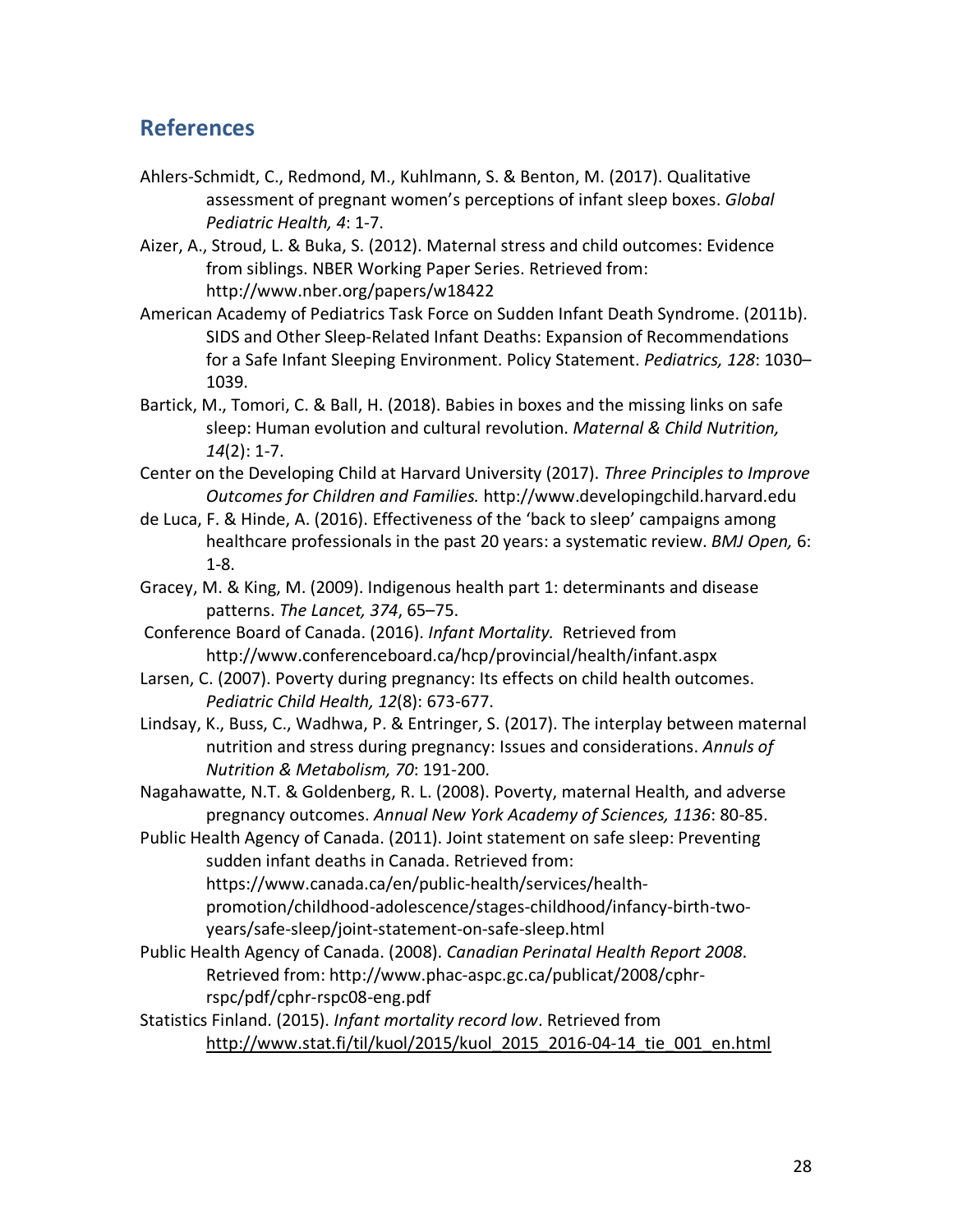Statistics Finland. (2014). *Three maternal deaths in 2014.* Retrieved from http://www.stat.fi/til/ksyyt/2014/ksyyt\_2014\_2015-12-30\_kat\_007\_en.html Statistics Finland. (2010). *Infant mortality in 1936 to 2010.* Retrieved from http://www.stat.fi/til/ksyyt/2010/ksyyt\_2010\_2011-12-16\_kat\_007\_en.html Winnipeg Regional Health Authority. (2010). *Community Health Assessment 2009-2010.* Retrieved from http://www.wrha.mb.ca/research/cha2009/files/ReportFull.pdf Winnipeg Regional Health Authority. (2014). *Community Health Assessment 2014.*  Retrieved from http://www.wrha.mb.ca/research/cha2014/files/CHAReport2014.pdf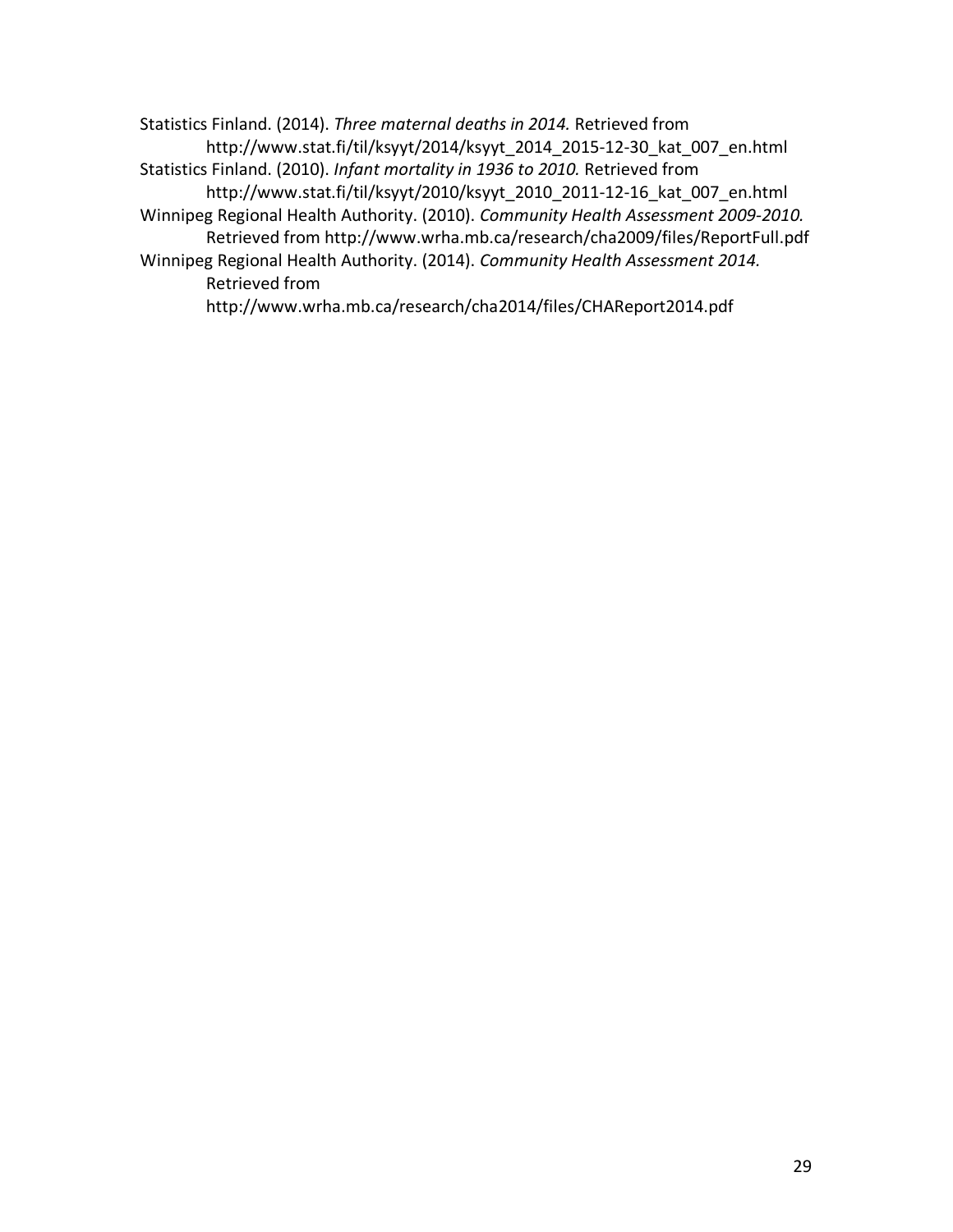# **Appendices**

## **Summary of Baby Box Initiatives**

#### **Finnish Maternity Package**

This is the inspiration of the Baby Box. The program began in 1930 to address infant mortality in connection with poverty and has been a universal government program since 1945. The package is a gift of maternity/baby items in a sleep safe approved box; families have the option of a cash gift instead of the box.

## **Finnish Baby Box Company (Finland)**

This is a private for-profit company that includes some charitable partnerships, but also sells boxes of items in a sleep safe box.

## **The Baby Box Company (California)**

This is a private for-profit company that sells items in a sleep safe box. It is marketed in many countries, with both individual & wholesale options. It offers a variety of customization options depending on size of wholesale orders. Boxes include memberships to Baby Box University that require submitting enrollment information online. The company has been providing various groups with boxes at no cost to support universal Baby Box programs in Canada; this seems to be conditional on families' enrollment in Baby Box University (e.g. Baby Box Ontario); Other provinces & territories have been bulk purchasing boxes without enrollment in Baby Box University. It appears that this company is attempting to trademark the phrase Baby Box in Canada. The company launched a Manitoba Baby Box in February 2017, availability has not been consistent and depends on participation of local partners agencies.

## **Baby Box Canada**

This initiative is currently operating in Ontario. It is a non-profit that will provide a box of items free to families who register, once 5,000 families have signed up. The initiative operates on financial contributions, corporate support and donations. The box is not a sleep safe approved surface. As of October 2016, it was not clear if they had yet delivered boxes. 12

## **Welcome to Parenthood - Alberta**

This 2-year research project by the University of Calgary - Nursing Research Department was a provincially funded program that included a maternity package of essentials for mom & baby. The box was intended to be used as an engagement tool in connection with a larger initiative that included education and mentorship components.

 <sup>12</sup> http://www.huffingtonpost.ca/2016/02/19/baby-box-canada\_n\_9158616.html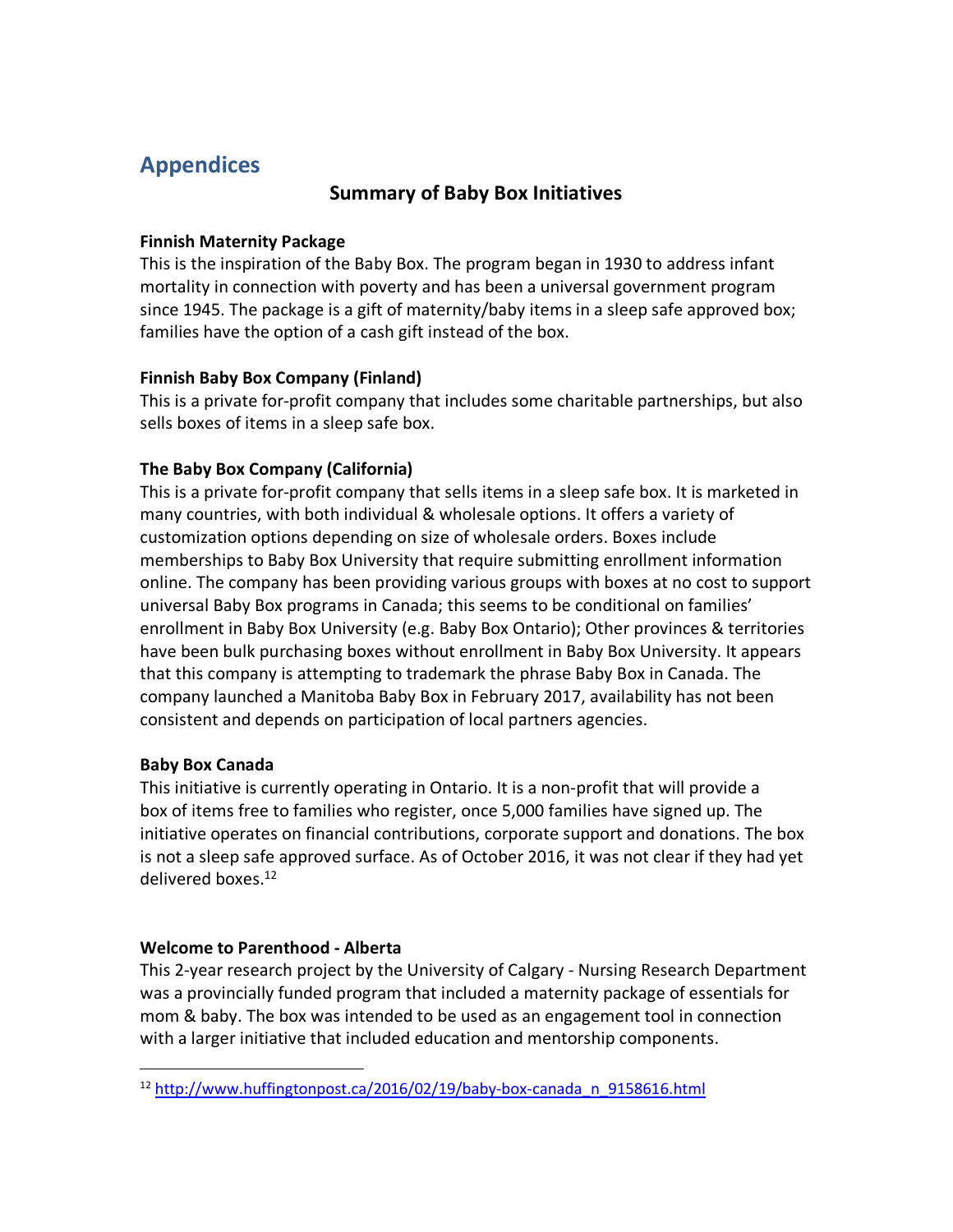Participation in a class was required for families to receive the box. The study originally procured boxes from the Baby Box Company in California, but subsequently set up a "Made in Canada Box" with Instabox Calgary. A Welcome to Parenthood Manual and Evaluative Report will be available in June 2017.

#### **Nunavut Baby Box Program**

The Department of Health was delivering more than 800 boxes to Nunavut's 25 community health centres in 2016-2017. Expectant parents can register for a Baby Box during prenatal appointments or by contacting their community health centre. The Baby Box, which is approved by Health Canada for infant sleep, supports maternal and child health by encouraging early prenatal care, promoting safe sleep environments and breastfeeding, and is endorsed by the Department of Education's Early Childhood Education program. The Baby Boxes are filled with products for baby and parents in addition to information kits. The boxes are procured from the California Baby Box co., but no Baby Box University membership information is included.

#### **Baby Box Ontario**

This is universal program, but not publicly funded. Boxes are procured from The Baby Box Co., who is working with organizations like The Children's Aid Foundation, The New Moms Project, and The Mary Berglund Community Health Centre to make the program accessible to all Ontarians. Visiting a health care provider or community centre is part of the process of receiving a box. Expectant parents can start inquiring about Ontario Baby Boxes at their health care provider or community centre in July 2016. All Ontario residents who receive prenatal care and review the Ontario education syllabus created by their health care provider on Baby Box University are eligible to receive a box. They plan to distribute 145,000 boxes.

#### **Baby Box - Pediatric Residents**

This group secured funding for 1 year from Children's Hospital Foundation for a universal pilot for 16,000 boxes across Manitoba. Funding is for both the box and evaluation. The explored partnering with the California Baby Box Co., but never reached an agreement. This research project reduced the intended scope to focus on two hospitals in Winnipeg with surplus boxes donated from Alberta's Welcome to Parenthood pilot project. The study launched in fall of 2017.

## **Baby Box Policy & Recommendations**

#### **Infant Mortality Working Group**

Provincial group includes two sub groups - Safe Sleep/Baby Box; Top 10 Recommendations for enhancing pre-natal care.

The Sleep Safe working group is exploring gaps & opportunities, education, access, and policy; Looking to establish provincial guidelines: legal, industry sponsorship, privacy,